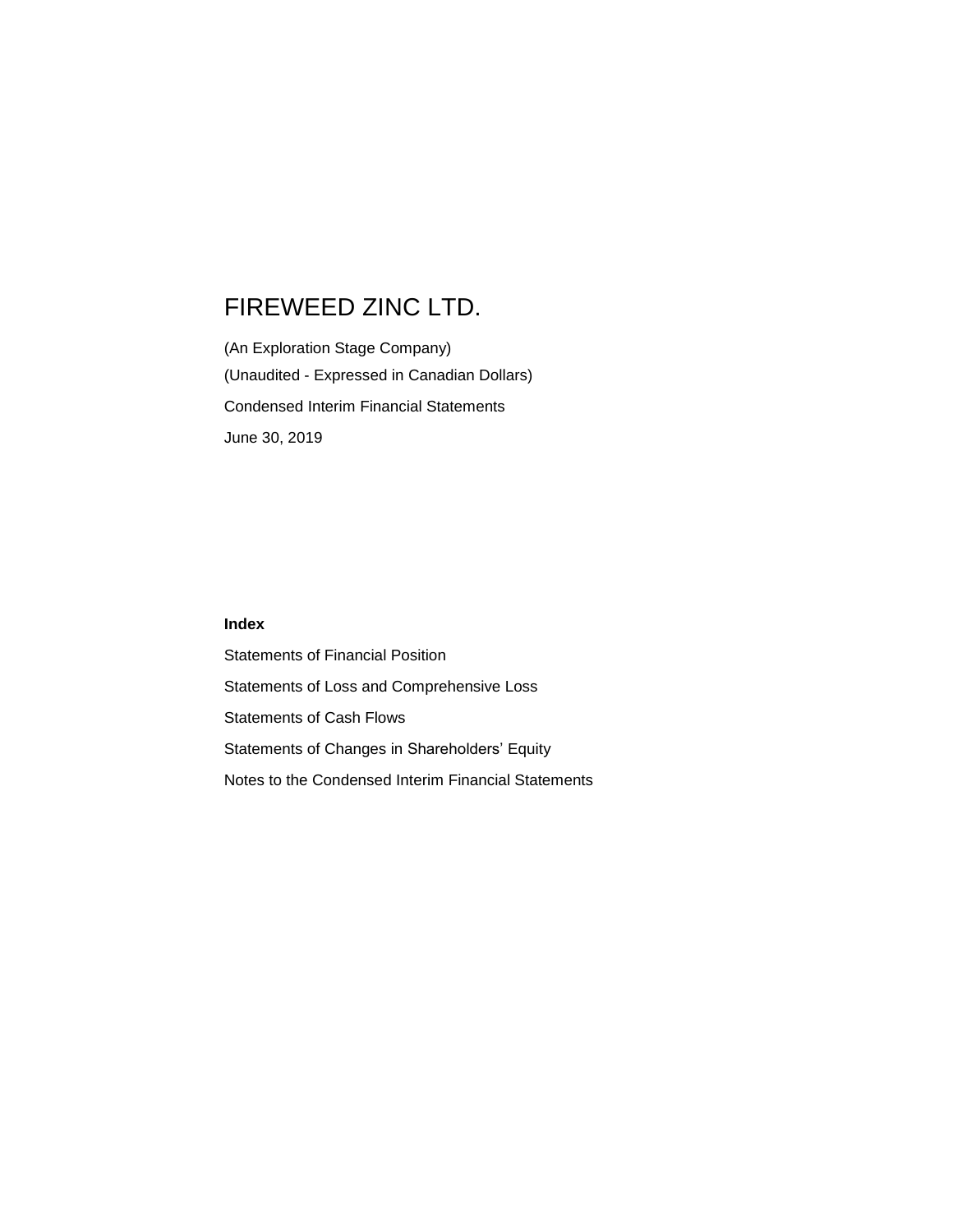## **Notice of non-review of condensed interim financial statements**

In accordance with National Instrument 51-102 *Continuous Disclosure Obligations* of the Canadian Securities Administrators, notice is given that the attached condensed interim financial statements for the six-month period ended June 30, 2019 have not been reviewed by the Company's auditors.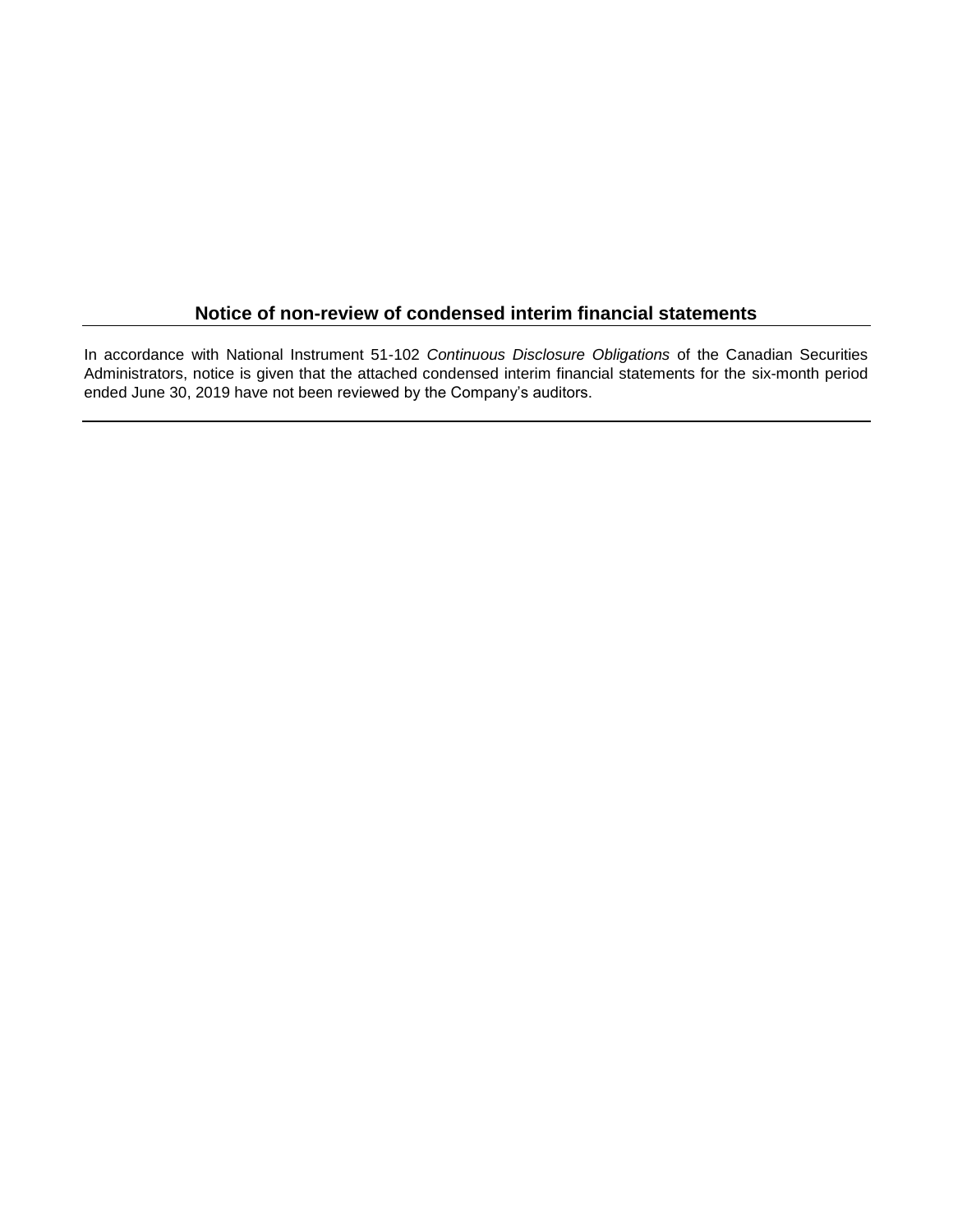Statements of Financial Position

(Unaudited - Expressed in Canadian Dollars)

|                                                                       |                | <b>June 30,</b>    | December 31,     |
|-----------------------------------------------------------------------|----------------|--------------------|------------------|
|                                                                       | Note           | 2019               | 2018             |
| <b>Assets</b>                                                         |                |                    |                  |
| Current assets:                                                       |                |                    |                  |
| Cash                                                                  |                | \$<br>4,487,257    | \$<br>1,575,784  |
| Receivables                                                           |                | 53,496             | 50,254           |
| Prepaid expenses                                                      |                | 458,133            | 161,631          |
|                                                                       |                | 4,998,886          | 1,787,669        |
| Equipment                                                             | 5              | 25,048             | 27,893           |
| <b>Reclamation bond</b>                                               |                | 39,596             | 39,596           |
| Exploration and evaluation assets                                     | 4              | 21,104,153         | 19,663,555       |
|                                                                       |                | \$<br>26, 167, 683 | \$<br>21,518,713 |
| <b>Liabilities and Shareholders' Equity</b>                           |                |                    |                  |
| <b>Current liabilities:</b>                                           |                |                    |                  |
| Accounts payable and accrued liabilities                              | 6,10           | \$<br>494,131      | \$<br>327,380    |
|                                                                       |                | 494,131            | 327,380          |
| Deferred tax liability                                                |                | 714,349            | 455,000          |
| Flow-through premium liability                                        | $\overline{7}$ | 415,219            |                  |
| Rehabilitation provisions                                             |                | 256,433            | 256,433          |
|                                                                       |                | 1,880,132          | 1,038,813        |
| Shareholders' equity:                                                 |                |                    |                  |
| Capital stock                                                         | 9              | 26,828,903         | 22,242,738       |
| Options reserve                                                       | 9              | 1,374,992          | 1,152,711        |
| Warrants reserve                                                      | 9              | 133,910            | 222,832          |
| Deficit                                                               |                | (4,050,254)        | (3, 138, 381)    |
|                                                                       |                | 24,287,551         | 20,479,900       |
|                                                                       |                | \$<br>26,167,683   | \$<br>21,518,713 |
| Nature and continuance of operations (Note 1)<br>Commitment (Note 14) |                |                    |                  |
| Subsequent events (Note 15)                                           |                |                    |                  |
| On behalf of the Board:                                               |                |                    |                  |
| "Brandon Macdonald"<br>Director                                       |                | "George Gorzynski" | Director         |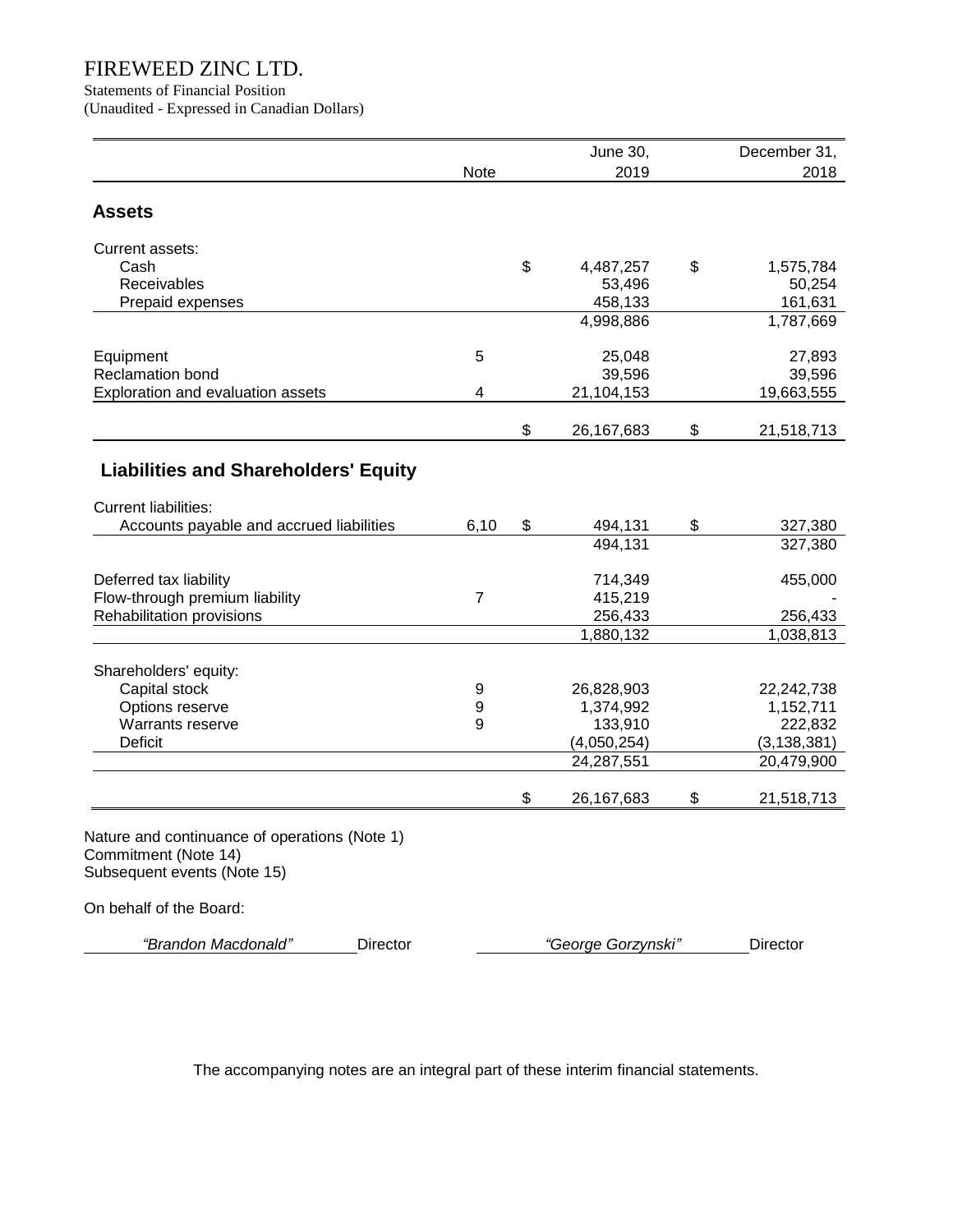Statements of Loss and Comprehensive Loss (Unaudited - Expressed in Canadian Dollars)

|                                                  |                | Three months ended    |      | Six months ended |                  |                  |
|--------------------------------------------------|----------------|-----------------------|------|------------------|------------------|------------------|
|                                                  | <b>Note</b>    | June 30, 2019         |      | June 30, 2018    | June 30, 2019    | June 30, 2018    |
| <b>Expenses</b>                                  |                |                       |      |                  |                  |                  |
| Consulting fees                                  | 10             | \$<br>100.730 \$      |      | 58.653           | \$<br>273,021    | \$<br>95,159     |
| Depreciation                                     | 5              | 1,382                 |      | 1,898            | 2,845            | 3,796            |
| Director and committee fees                      | 10             | 36,750                |      | 31,000           | 73,500           | 85,000           |
| Finance expense                                  |                |                       |      |                  |                  | 636              |
| Investor relations                               |                | 87,786                |      | 342,622          | 164,569          | 572,052          |
| Insurance expense                                |                | 2,275                 |      | 3,304            | 5,688            | 7,176            |
| Office expenses                                  |                | 10,224                |      | 5,774            | 12,239           | 16,655           |
| Payroll expense                                  |                | 1,067                 |      |                  | 10,107           | 4,826            |
| Professional fees                                |                | 21,996                |      | 28,600           | 40,483           | 44,705           |
| Property investigation                           |                |                       |      | 5.100            |                  | 5,100            |
| Rent                                             |                | 19,251                |      | 17,555           | 34,806           | 23,405           |
| Share-based compensation                         | 9              | 90.811                |      | 337,309          | 222,281          | 501,996          |
| Transfer agent & filing fees                     |                | 13,488                |      | 18,149           | 24,464           | 27,794           |
| Travel                                           |                | 10,948                |      | 17,646           | 22,067           | 27,578           |
|                                                  |                | (396, 708)            |      | (867, 640)       | (886,070)        | (1, 415, 878)    |
| Amortization of flow-through                     |                |                       |      |                  |                  |                  |
| liability                                        | $\overline{7}$ | 133,128               |      | 393,829          | 185,537          | 428,452          |
| Interest income                                  |                | 28,089                |      | 44,077           | 47,533           | 64,842           |
| Foreign exchange                                 |                | 236                   |      | (1, 304)         | 476              | (1,304)          |
| Loss before income taxes                         |                | \$<br>(235, 255)      | - \$ | (431, 038)       | \$<br>(652, 524) | \$<br>(923, 888) |
| Deferred income tax                              |                | (186,090)             |      |                  | (259, 349)       |                  |
| <b>Comprehensive loss</b>                        |                |                       |      |                  |                  |                  |
| for the period                                   |                | \$<br>$(421, 345)$ \$ |      | (431, 038)       | \$<br>(911, 873) | \$<br>(923, 888) |
|                                                  |                |                       |      |                  |                  |                  |
| <b>Loss per share</b> – basic and diluted        |                | \$<br>(0.01)          | \$   | (0.01)           | \$<br>(0.03)     | \$<br>(0.03)     |
| Weighted average number of                       |                |                       |      |                  |                  |                  |
| common shares outstanding - basic<br>and diluted |                | 36,466,621            |      | 30,122,875       | 26,691,896       | 26,691,896       |
|                                                  |                |                       |      |                  |                  |                  |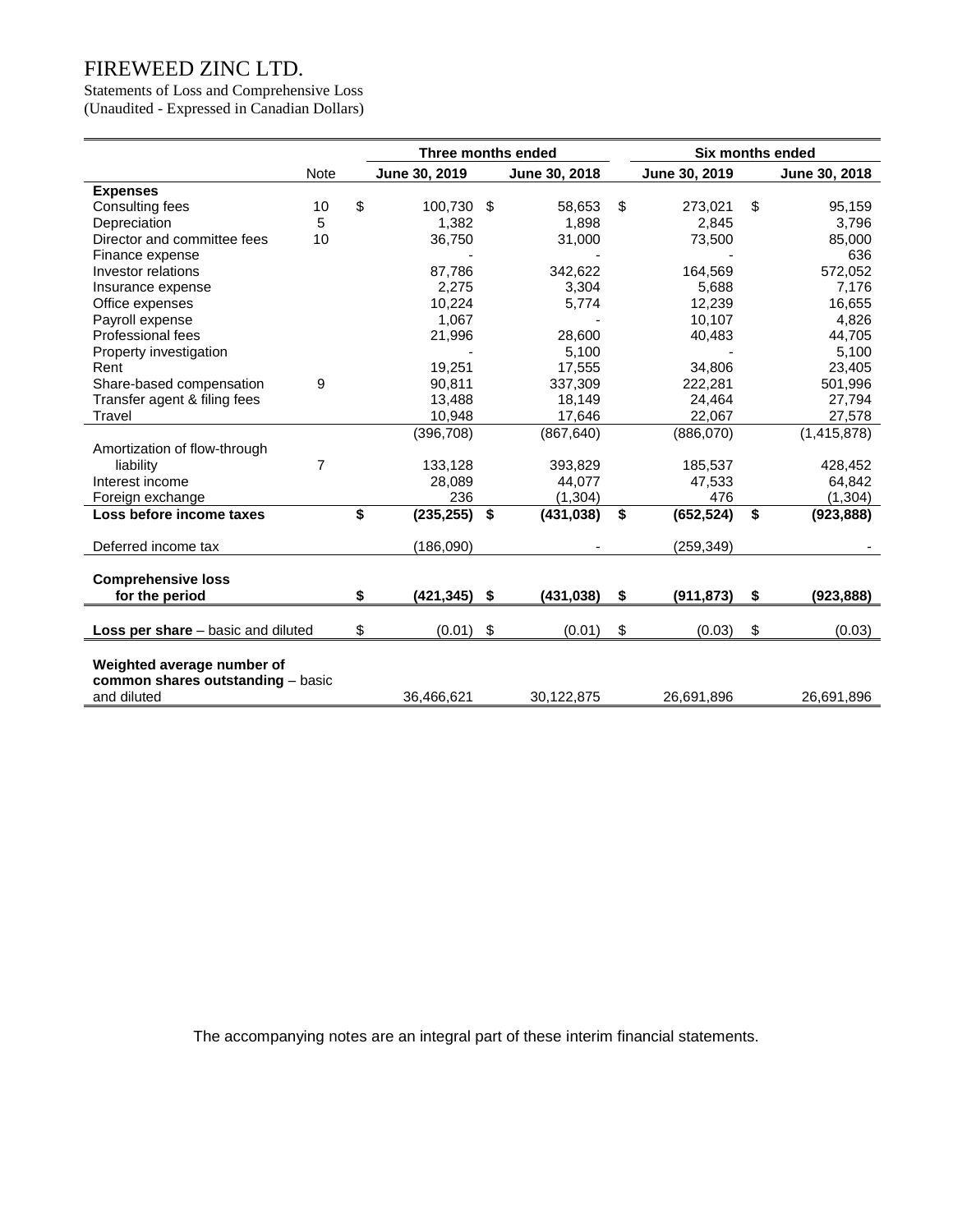Statements of Cash Flows

(Unaudited - Expressed in Canadian Dollars)

|                                                      |             | <b>Six Months Ended</b> |     |               |
|------------------------------------------------------|-------------|-------------------------|-----|---------------|
|                                                      | <b>Note</b> | June 30, 2019           |     | June 30, 2018 |
| <b>OPERATING ACTIVITIES</b>                          |             |                         |     |               |
| Loss for the period                                  | \$          | (911, 873)              | \$  | (923, 888)    |
|                                                      |             |                         |     |               |
| Adjustment for items not affecting cash:             |             |                         |     |               |
| Amortization of flow-through liability               | 7           | (185, 537)              |     | (428, 452)    |
| Deferred income tax                                  | 7           | 259,349                 |     |               |
| Depreciation                                         | 5           | 2,845                   |     | 3,796         |
| Finance expense                                      |             |                         |     | 636           |
| Share-based compensation                             | 9           | 222,281                 |     | 501,996       |
| Change in non-cash working capital items:            |             |                         |     |               |
| Receivables                                          |             | (3,242)                 |     | (60, 710)     |
| Prepaid expenses                                     |             | (296, 502)              |     | (385, 444)    |
| Accounts payable and accrued liabilities             | 6           | (93, 524)               |     | 889,639       |
|                                                      |             | (1,006,203)             |     | (402, 427)    |
| <b>INVESTING ACTIVITIES</b>                          |             |                         |     |               |
| Exploration and evaluation assets                    | 4           | (1,061,510)             |     | (3,571,607)   |
|                                                      |             | (1,061,510)             |     | (3,571,607)   |
| <b>FINANCING ACTIVITIES</b>                          |             |                         |     |               |
| Capital stock                                        | 9           | 5,013,992               |     | 12,327,750    |
| Share issue costs                                    | 9           | (223, 806)              |     | (861, 636)    |
| Lease liability                                      |             |                         |     | (27, 396)     |
| Proceeds from warrants exercised                     | 9           | 189,000                 |     | 20,750        |
|                                                      |             | 4,979,186               |     | 11,459,468    |
| Increase in cash                                     |             | 2,911,473               |     | 7,485,434     |
| Cash, beginning of the year                          | \$          | 1,575,784               | \$  | 1,179,634     |
| Cash, end of the year                                | \$          | 4,487,257               | \$  | 8,665,068     |
| Supplemental disclosures with respect to cash flows: |             |                         |     |               |
| Non-Cash Investing and Financing Activities:         |             |                         |     |               |
| Exploration and evaluation expenditures              |             |                         |     |               |
| included in accounts payable                         | \$.         | 398,462                 | \$. |               |
| Fair value of finders' warrants                      | 9           | 10,094                  |     | 174.625       |
| Fair value of shares issued for property             |             | 118,813                 |     | 5,536,859     |
| Fair value of exercised finders' warrants            | 9           | 99,016                  |     | 6,549         |
| Flow-through premium liability                       |             | 649,609                 |     | 1,020,000     |
| Share-issue costs allocated to flow-through          |             |                         |     |               |
| premium                                              | \$          | 48,853                  | \$  | 207,768       |
|                                                      |             |                         |     |               |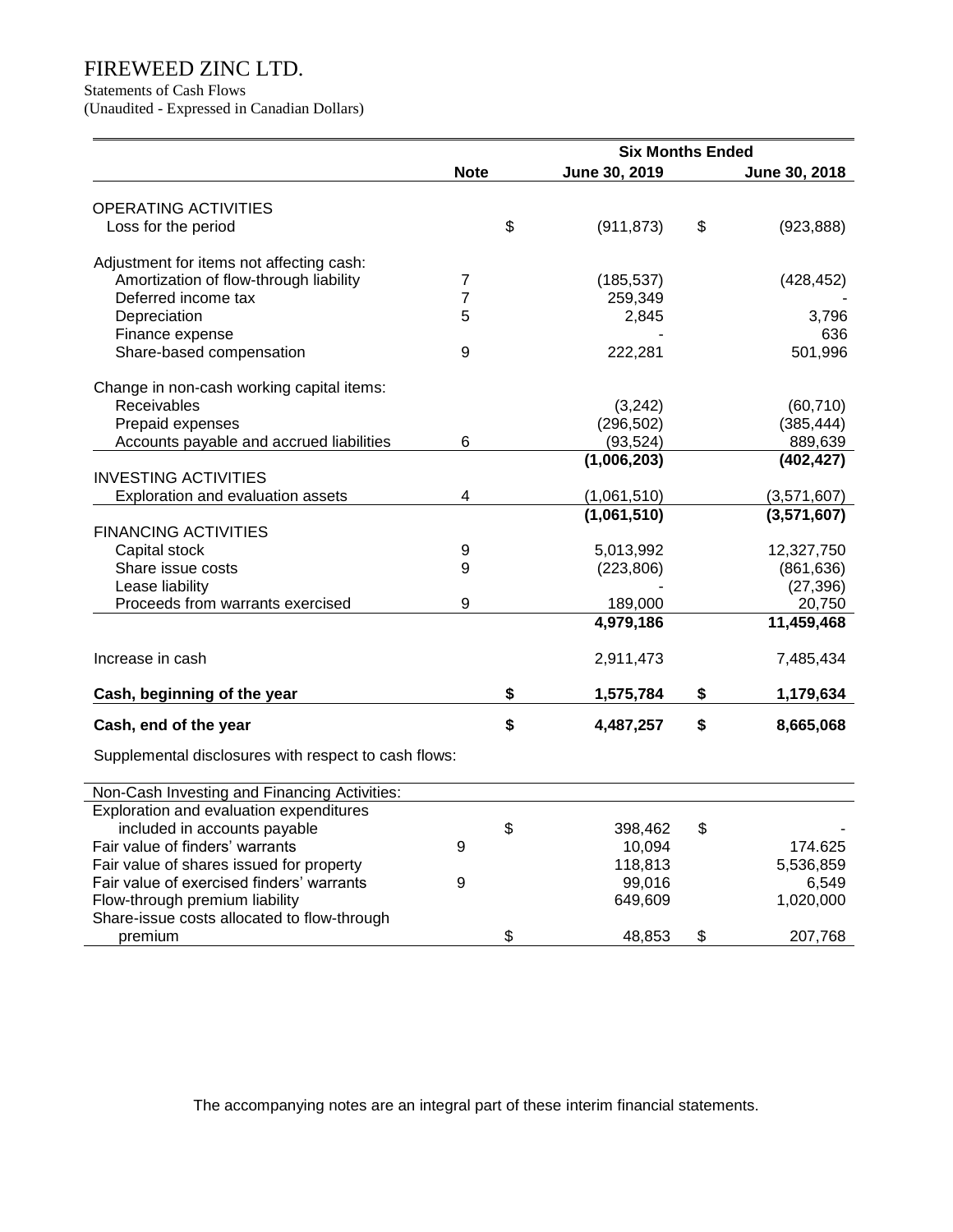#### Statements of Changes in Shareholders' Equity (Unaudited - Expressed in Canadian Dollars)

|                                     |             |            | <b>Capital Stock</b> |            |                     |      |                    |    |                |    |            |
|-------------------------------------|-------------|------------|----------------------|------------|---------------------|------|--------------------|----|----------------|----|------------|
|                                     | <b>Note</b> | Shares     |                      | Amount     | Warrants<br>reserve |      | Options<br>reserve |    | <b>Deficit</b> |    | Total      |
| Balance at December 31, 2017        |             | 17,756,370 | S                    | 4,592,913  | \$<br>105,565       | - \$ | 292,994            | S  | (1, 161, 647)  | \$ | 3,829,825  |
| Shares issued for resource property | 4,9         | 3,690,406  |                      | 5,536,859  |                     |      |                    |    |                |    | 5,536,859  |
| Shares issued in private placement  | 9           | 5,700,000  |                      | 7,524,000  |                     |      |                    |    |                |    | 7,524,000  |
| Flow-through shares issued in       |             |            |                      |            |                     |      |                    |    |                |    |            |
| private placement                   | 7,9         | 3,000,000  |                      | 3,960,000  |                     |      |                    |    |                |    | 3,960,000  |
| Share issue costs                   | 9           |            |                      | (828, 493) | 174,625             |      |                    |    |                |    | (653, 868) |
| Share-based compensation            | 9           |            |                      |            |                     |      | 501,996            |    |                |    | 501,996    |
| Options exercised                   |             | 25,000     |                      | 20,750     |                     |      |                    |    |                |    | 20,750     |
| Warrants exercised                  | 9           | 25,000     |                      | 19,049     | (6, 549)            |      |                    |    |                |    | 12,500     |
| Loss for the period                 |             |            |                      |            |                     |      |                    |    | (923, 888)     |    | (923, 888) |
| Balance at June 30, 2018            |             | 30,196,776 |                      | 20,825,078 | 273,641             | S    | 794,990            | S  | (2,085,535)    | \$ | 19,808,174 |
|                                     |             |            |                      |            |                     |      |                    |    |                |    |            |
| Balance at December 31, 2018        |             | 31,696,776 | S.                   | 22,242,738 | \$<br>222,832       | -S   | 1,152,711          | S  | (3, 138, 381)  | S. | 20,479,900 |
| Shares issued for resource property | 4,9         | 171.875    |                      | 118,813    |                     |      |                    |    |                |    | 118,813    |
| Shares issued in private placement  | 9           | 2,379,750  |                      | 1,903,800  |                     |      |                    |    |                |    | 1,903,800  |
| Flow-through shares issued in       |             |            |                      |            |                     |      |                    |    |                |    |            |
| private placement                   | 7,9         | 3,075,728  |                      | 2,509,436  |                     |      |                    |    |                |    | 2,509,436  |
| Share issue costs                   | 9           |            |                      | (233,900)  | 10,094              |      |                    |    |                |    | (223, 806) |
| Share-based compensation            | 9           |            |                      |            |                     |      | 222,281            |    |                |    | 222,281    |
| Warrants exercised                  | 9           | 378,000    |                      | 288,016    | (99,016)            |      |                    |    |                |    | 189,000    |
| Loss for the period                 |             |            |                      |            |                     |      |                    |    | (911, 873)     |    | (911, 873) |
| Balance at June 30, 2019            |             | 37,702,129 | S                    | 26,828,903 | 133,910             | S    | 1,374,992          | \$ | (4,050,254)    | \$ | 24,287,551 |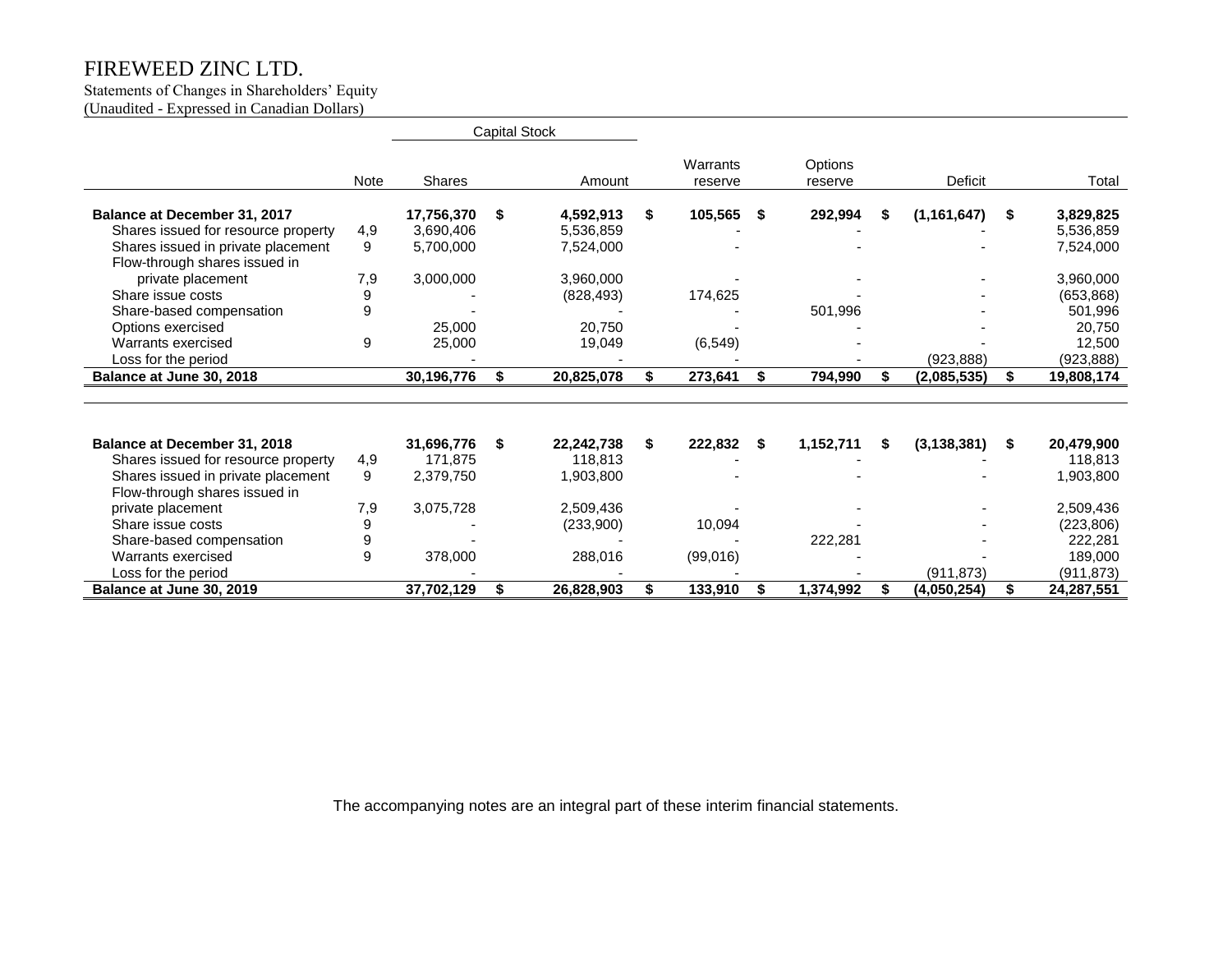## **1. Nature and Continuance of Operations**

Fireweed Zinc Ltd. (the "Company") was incorporated under the Business Corporations Act of the Yukon in Canada on October 20, 2015. The Company is a mineral exploration and development company and is engaged in the acquisition, exploration and development of mineral assets. Currently the Company has one project, the Macmillan Pass Project, which includes the Tom and Jason claims and zinc-lead-silver deposits, the Nidd claims and optioned large blocks of adjacent claims (MC, MP, Jerry, BR and NS, MAC) in Yukon, Canada (collectively, the "Project"). The Company is listed on the TSX Venture Exchange and trades under the symbol FWZ.

The Company's head office and principal address is Suite 1020 – 800 West Pender Street, Vancouver, British Columbia, Canada V6C 2V6. The registered and records office is 3081 3rd Avenue, Whitehorse, Yukon, Canada Y1A 4Z7.

The Company's ability to continue operations is not assured and is dependent upon the ability of the Company to obtain necessary financing to meet its liabilities and commitments as they become due and the ability to generate future profitable production or operations or obtain sufficient proceeds from the disposition thereof. The outcome of these matters cannot be predicted at this time. The interim financial statements do not include adjustments to amounts and classifications of assets and liabilities that might be necessary should the Company be unable to continue operations. As at June 30, 2019, management estimates that the Company has sufficient working capital to maintain its operations and activities for the next fiscal year.

The financial statements for the six months ended June 30, 2019 have been prepared by management, reviewed by the Audit Committee and authorized for issue by the Board of Directors on August 20, 2019.

## **2. Basis of Presentation and Statement of Compliance.**

These interim financial statements have been prepared in accordance with International Financial Reporting Standards ("IFRS") as issued by the International Accounting Standards Board ("IASB") for interim information, specifically International Accounting Standards ("IAS") 34 - Interim Financial Reporting. In addition, these interim financial statements have been prepared using interpretations issued by the International Financial Reporting Interpretation Committee ("IFRIC") in effect at June 30, 2019 and the same accounting policies and methods of their application as the most recent annual financial statements of the Company, except the newly adopted standards and interpretations described below (Note 3). These interim financial statements do not include all disclosures normally provided in the annual financial statements and should be read in conjunction with the Company's audited financial statements for the year ended December 31, 2018. In management's opinion, all adjustments necessary for fair presentation have been included in these condensed interim financial statements. Interim results are not necessarily indicative of the results expected for the year ending December 31, 2019.

The financial statements have been prepared on a historical cost basis, except for financial instruments classified as fair value through profit and loss, which are stated at their fair value. All dollar amounts presented are in Canadian dollars unless otherwise specified. In addition, the financial statements have been prepared using the accrual basis of accounting, except for cash flow information.

## **3. Significant Accounting Policies**

## **Critical accounting judgments, estimates and assumptions**

The preparation of these financial statements requires management to make certain estimates, judgments and assumptions that affect the reported amounts of assets and liabilities at the date of the financial statements and reported amount of expenses during the reporting period. Actual outcomes could differ from these estimates. These financial statements include estimates that, by their nature, are uncertain. The impacts of such estimates are pervasive throughout the financial statements and may require accounting adjustments based on future occurrences. Revisions to accounting estimates are recognized in the period in which the estimate is revised and future periods if the revision affects both current and future periods.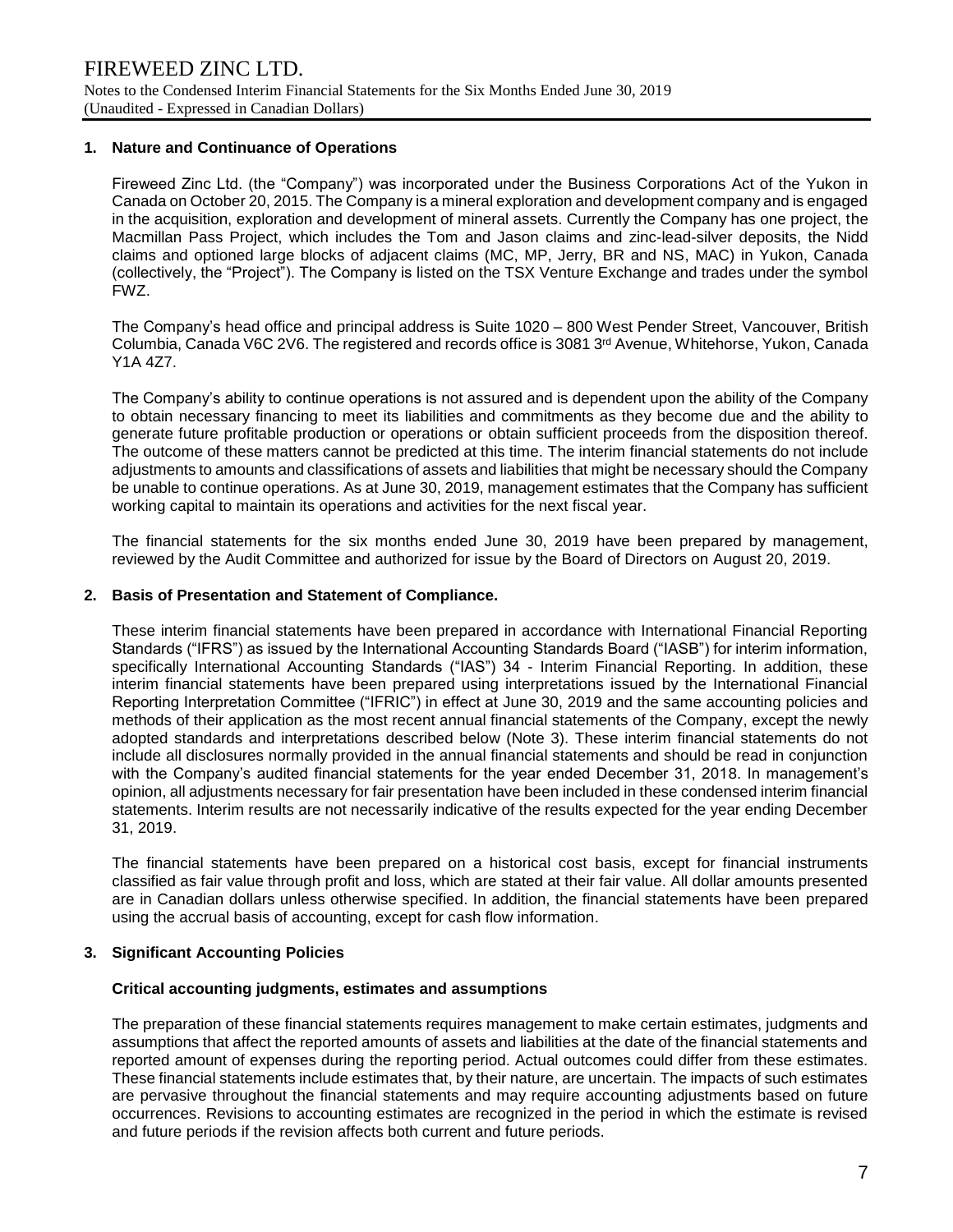## **3. Significant Accounting Policies (cont'd…)**

## **Critical accounting judgments, estimates and assumptions (cont'd…)**

These estimates are based on historical experience, current and future economic conditions and other factors, including expectations of future events that are believed to be reasonable under the circumstances.

Information about significant areas of estimation uncertainty in applying accounting policies that have the most significant effect on the amounts recognized in the financial statements are noted below with further details of the assumptions contained in the relevant note.

## *Critical accounting judgment*

The preparation of these financial statements requires management to make judgments regarding the going concern of the Company as discussed in Note 1.

## *Key sources of estimation uncertainty*

#### Exploration and evaluation assets

Exploration and evaluation costs are initially capitalized as intangible exploration assets with the intent to establish commercially viable reserves. The Company is required to make estimates and judgments about the future events and circumstances regarding whether the carrying amount of intangible exploration assets exceeds its recoverable amount.

Recoverability is dependent on various factors, including the discovery of economically recoverable reserves, the ability of the Company to obtain the necessary financing to complete the development and upon future profitable production or proceeds from the disposition of the exploration and evaluation assets themselves. Additionally, there are numerous geological, economic, environmental and regulatory factors and uncertainties that could impact management's assessment as to the overall viability of its properties or the ability to generate future cash flows necessary to cover or exceed the carrying value of the Company's exploration and evaluation assets.

## Deferred tax assets and liabilities

The measurement of a deferred tax provision is subject to uncertainty associated with the timing of future events and changes in legislation, tax rates and interpretations by tax authorities. The estimation of taxes includes evaluating the recoverability of deferred tax assets based on an assessment of the Company's ability to utilize the underlying future tax deductions against future taxable income prior to expiry of those deductions. Management assesses whether it is probable that some or all of the deferred income tax assets will not be realized. The ultimate realization of deferred tax assets is dependent upon the generation of future taxable income, which in turn is dependent upon the successful discovery, extraction, development and commercialization of mineral reserves. To the extent that management's assessment of the Company's ability to utilize future tax deductions changes, the Company would be required to recognize more or fewer deferred tax assets, and future tax provisions or recoveries could be affected.

## Share-based compensation

Share-based compensation expense is measured by reference to the fair value of the stock options at the date at which they are granted. Estimating fair value for granted stock options requires determining the most appropriate valuation model which is dependent on the terms and conditions of the grant. This estimate also requires determining the most appropriate inputs to the valuation model including the expected life of the option, volatility, dividend yield, and rate of forfeitures and making assumptions about them. The value of the sharebased compensation expense for the period ended June 30, 2019 are disclosed in Note 9.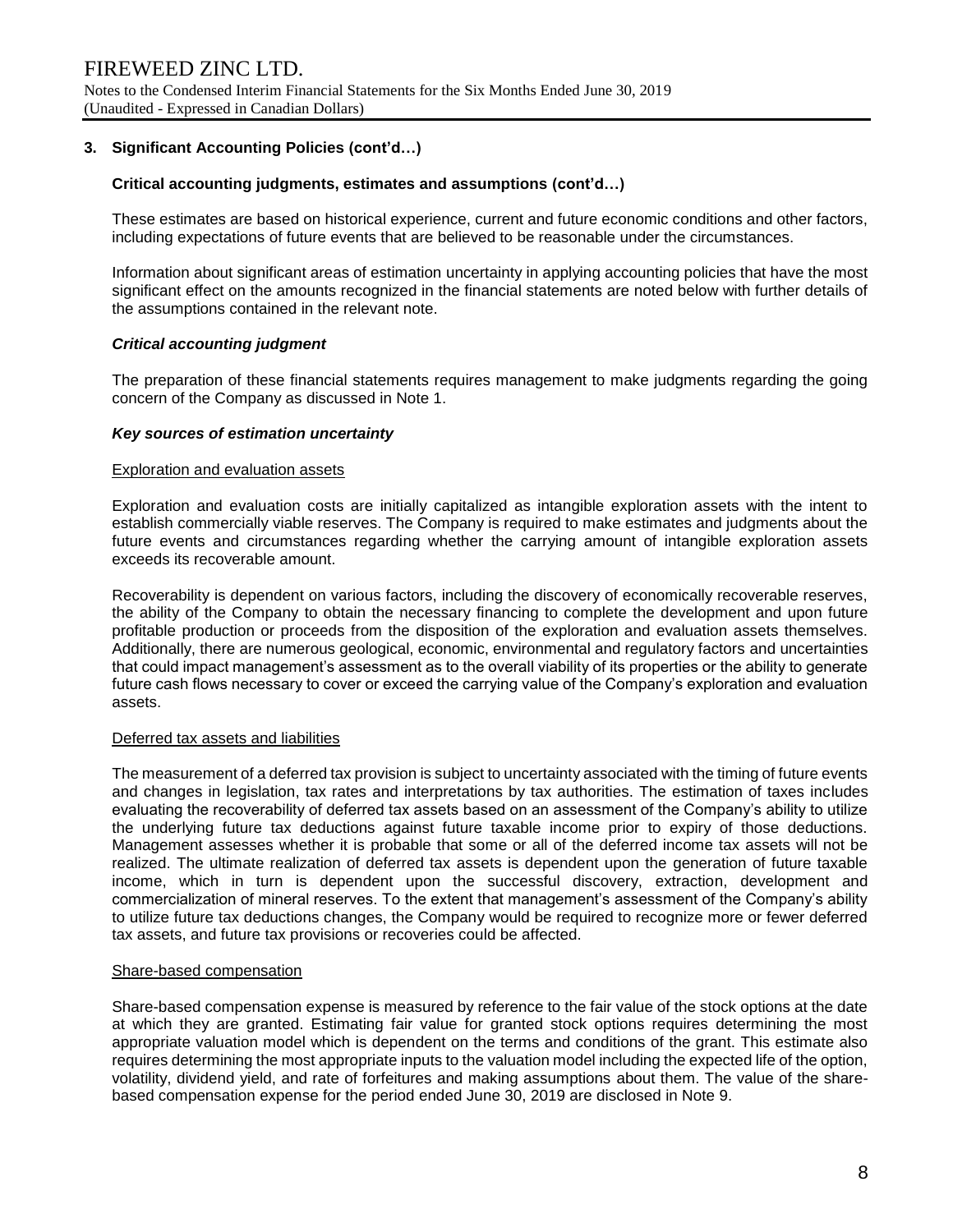## **3. Significant Accounting Policies (cont'd…)**

## **New and revised standards and interpretations**

The accounting policies in preparation of these condensed interim financial statements are consistent with those applied and disclosed in the Company's audited financial statements for the year ended December 31, 2018, except for the adoption, on January 1, 2019, of *IFRS 16, Leases* and *IFRIC 23, Uncertainty over Income Tax Treatments* which has an initial application as at this date.

The newly adopted IFRS 16, Leases standard establishes principles for recognition, measurement, presentation and disclosure of leases with an impact on lessee accounting, effective for annual periods beginning on or after January 1, 2019. The Company has assessed its office lease agreement and concluded that the agreement does not constitute the ability to direct the use (right to use) of the underlying office premises in the context of IFRS 16. As such, the adoption of the above standard has not had an impact on the results and financial position of the Company.

The newly adopted IFRIC 23, Uncertainty over Income Tax Treatments clarifies the accounting for uncertainties in income taxes. The interpretation provides guidance and clarifies the application of the recognition and measurement criteria in IAS 12 "Income Taxes" when there is uncertainty over income tax treatments. The adoption of IFRIC 23 has not had an impact on the financial statements of the Company.

| <b>Macmillan Pass Project</b>      |      | <b>June 30,</b> | December 31,     |
|------------------------------------|------|-----------------|------------------|
| (Yukon, Canada)                    | Note | 2019            | 2018             |
| Acquisition and maintenance costs: |      |                 |                  |
| Opening balance                    | \$   | 8,226,892       | \$<br>324,691    |
| Additions during the year:         |      |                 |                  |
| Cash payments                      |      | 198,091         | 1,015,342        |
| Shares issued                      | 9    | 118,813         | 6,886,859        |
|                                    |      | 316,904         | 7,902,201        |
| <b>Total acquisition costs</b>     |      | 8,543,796       | 8,226,892        |
| <b>Exploration costs:</b>          |      |                 |                  |
| Opening balance                    |      | 11,436,663      | 2,469,981        |
| Additions during the year:         |      |                 |                  |
| Assaying                           |      | 96,433          | 267,295          |
| Camp and field                     |      | 213,638         | 2,078,520        |
| <b>Drilling</b>                    |      |                 | 2,152,799        |
| Engineering                        |      | 61,276          | 846,932          |
| <b>Geological Consulting</b>       |      | 585,040         | 2,568,240        |
| Legal Fees                         |      | 4,318           | 24,085           |
| Other                              |      | 10,594          | 51,141           |
| Permitting                         |      | 39,720          | 17,951           |
| Rehabilitation provisions          |      |                 | 256,433          |
| Reporting                          |      | 36,909          | 94,731           |
| <b>Travel &amp; Support</b>        |      | 75,766          | 608,555          |
|                                    |      | 1,123,694       | 8,966,682        |
| <b>Total exploration costs</b>     |      | 12,560,357      | 11,436,663       |
| <b>Ending balance</b>              | \$   | 21,104,153      | \$<br>19,663,555 |

## **4. Exploration and Evaluation Assets**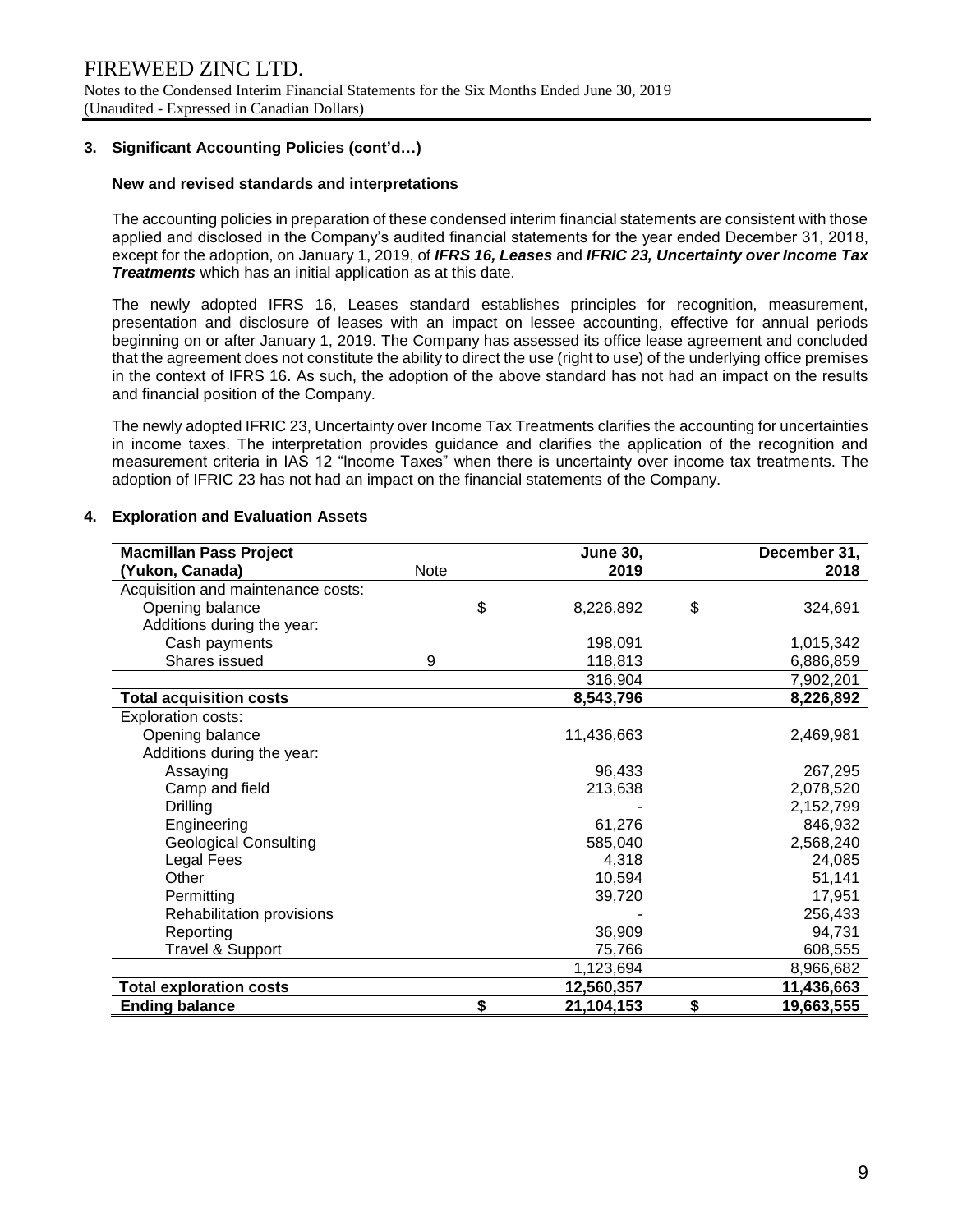## **4. Exploration and Evaluation Assets (cont'd…)**

## **Macmillan Pass Project, Yukon, Canada**

## *Option Agreement with Hudbay*

On December 14, 2016, the Company entered into a two-year option agreement with Hudbay Minerals Inc. ("Hudbay") whereby the Company could acquire a 100% interest in the Tom Jason zinc-lead-silver property.

During the year ended December 31, 2018, the Company incurred the required exploration expenditures of \$1,250,000 under the option agreement and, accordingly, exercised its option by paying a total of \$1,000,000 cash and issuing 3,565,406 shares to acquire a 100% interest in the Tom Jason property.

Upon exercise of the option, the Company assumed a pre-existing 3% net smelter royalty ("NSR") on the Jason claims to third parties but has the right to purchase at any time – 1.5% of the NSR for \$1,250,000 and the remaining 1.5% NSR for \$4,000,000.

## *Option Agreement with Newmont/Maverix*

On July 24, 2017, the Company entered into an option agreement with Newmont Canada Holdings, ULC ("Newmont"), whereby the Company can acquire a 100% interest in the MAC claims located on the northwest extension of the Company's Tom Jason claims by paying \$450,000 in staged cash payments over four years (see summary of payments in the schedule below), maintaining the MAC claims in good standing (minimum cost of \$82,000 per year), and granting Newmont a 0.25% NSR on base metals, 1% NSR, on silver and 3% NSR on gold. Newmont will also have an exclusive but limited 30 days right of first offer on any future proposed sale, transfer or disposition by the Company of its interest in the MAC claims. The MAC claims are considered part of the MacMillan Pass project cash generating unit. On June 29, 2018 Newmont sold the MAC claims option agreement to Maverix Metals Inc. ("Maverix") as part of a larger transaction and as such the new registered owner and optionor of the MAC claims is now Maverix.

| Due Date                              | Amount          |
|---------------------------------------|-----------------|
| July 24, 2017 (signing of the option) | \$50,000 (paid) |
| July 24, 2018 (first anniversary)     | \$80,000 (paid) |
| July 24, 2019 (second anniversary)    | \$95,000*       |
| July 24, 2020 (third anniversary)     | \$110,000       |
| July 24, 2021 (fourth anniversary)    | \$115,000       |
| <b>TOTAL</b>                          | \$450,000       |

*Option Payment Summary to Newmont/Maverix:*

**\***Subsequent to the period ended June 30, 2019, the Company has entered into an amending agreement with Maverix modifying the second anniversary payment clause to \$50,000 in cash and 95,000 common shares of Fireweed. A cash payment of \$50,000 was made in July 2019 and 95,000 shares issued in August 2019.

The Company may prepay any of the option payments and/or prepay the entire purchase price at any time.

## *Option Agreement with Constantine Metal Resources Ltd. and Carlin Gold Corporation*

In April 2018, the Company entered into a mineral property option agreement with Constantine Metal Resources Ltd. ("Constantine") and Carlin Gold Corporation ("Carlin") to purchase the MC, MP and Jerry Claims. The terms of the agreement whereby the Company will have the right to earn a 100% interest in the MC, MP, and Jerry claims (the "Constantine-Carlin claims") are summarized below

| Due Date                                                | Cash             | <b>Common shares</b> |  |  |
|---------------------------------------------------------|------------------|----------------------|--|--|
| Exchange approval of the option agreement (May 9, 2018) | \$75,000 (paid)  | 50,000 (issued)      |  |  |
| On or before May 9, 2019                                | \$125,000 (paid) | 50,000 (issued)      |  |  |
| On or before May 9, 2020                                | \$150,000        | 100,000              |  |  |
| On or before May 9, 2021                                | \$150,000        | 100,000              |  |  |
| <b>TOTAL</b>                                            | \$500,000        | 300,000              |  |  |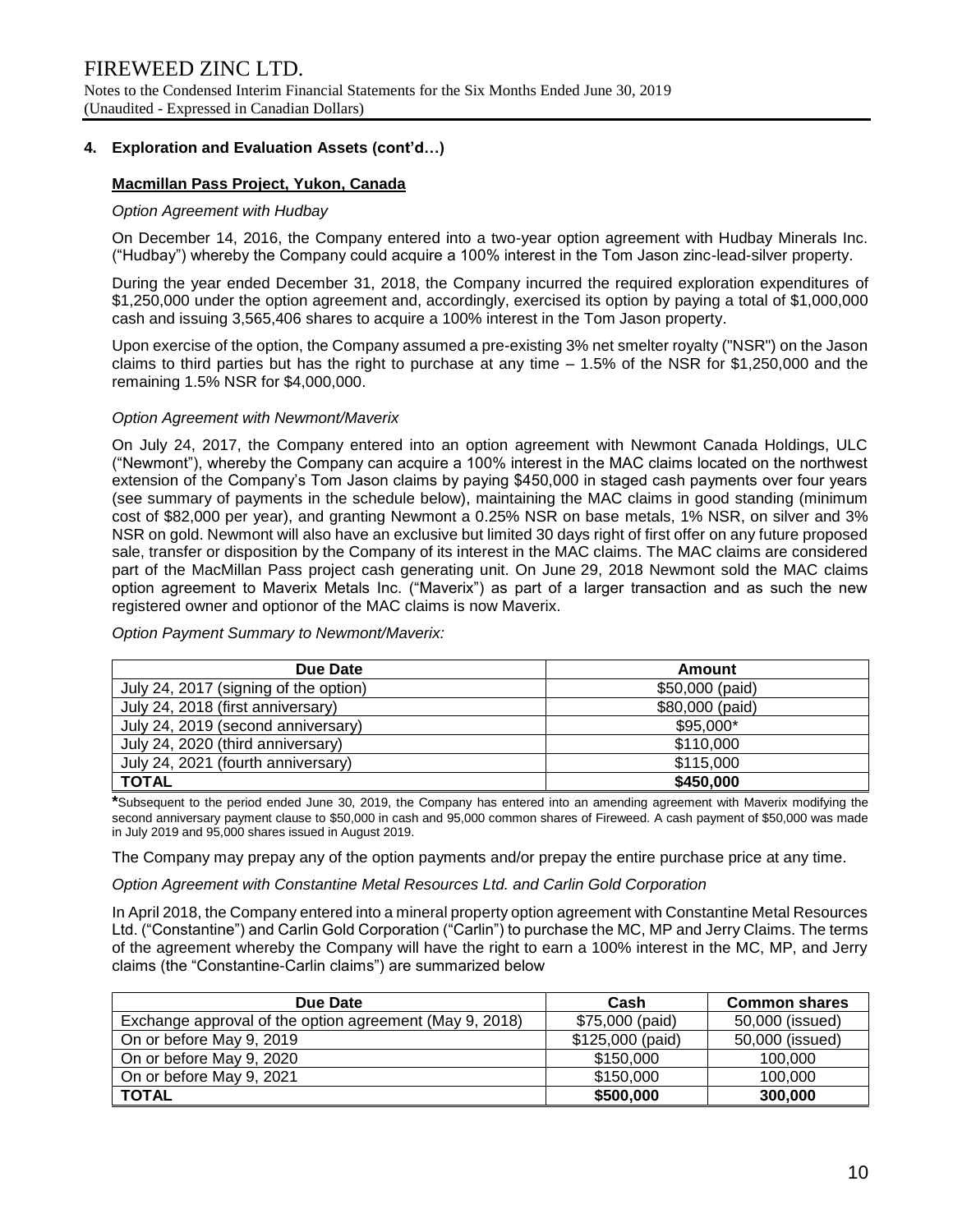## **4. Exploration and Evaluation Assets (cont'd…)**

## **Macmillan Pass Project, Yukon, Canada (cont'd…)**

The Company may prepay any of the option payments and/or prepay the entire purchase price at any time.

Although not part of the consideration payable to exercise the option, the Company will pay an additional \$750,000 in cash or equivalent in shares, upon receiving a resource calculation of at least 2.0 million tonnes of indicated (or better) resource on any part of the Constantine-Carlin claims. Constantine and Carlin will retain the right to receive a NSR on any future mine production from the Constantine-Carlin claims as follows: 0.5% NSR on base metals and silver and 2% NSR on all other metals including gold. The Company maintains a right of first refusal on the sale of any NSR royalty from these claims by Constantine and/or Carlin.

#### *Option Agreement with Golden Ridge Resources Ltd.*

In April 2018, the Company entered into a mineral property option agreement with Golden Ridge Resources Ltd. ("Golden Ridge") extending the Company's Macmillan Pass Project land position.

This option allows the Company to acquire a 100% interest in a number of quartz claim tenures from Golden Ridge ("BR and NS claims"). As per the initial agreement, the Company can exercise the option and acquire a 100% interest in these claims by making payments totaling \$500,000 and issuing 450,000 shares over three years to Golden Ridge.

During the period ended June 30, 2019 the Company signed an amending agreement, the terms of which are reflected in the schedule below. The cash payment of \$37,500 was made and 121,875 shares issued in May 2019 representing a second installment towards 100% interest in BR and NS claims.

| Due Date                                                | Cash            | <b>Common shares</b> |
|---------------------------------------------------------|-----------------|----------------------|
| Exchange approval of the option agreement (May 9, 2018) | \$75,000 (paid) | 75,000 (issued)      |
| On or before May 9, 2019                                | \$37,500 (paid) | 121,875 (issued)     |
| On or before May 9, 2020                                | \$150,000       | 100,000              |
| On or before May 9, 2021                                | \$200,000       | 200,000              |
| <b>TOTAL</b>                                            | \$462,500       | 496,875              |

The Company may prepay any of the option payments and/or prepay the entire purchase price at any time.

Although not part of the consideration payable to exercise the option, the Company will pay an additional \$750,000 in cash or equivalent in shares, to Golden Ridge, upon receiving a resource calculation of at least 2.0 million tonnes of indicated (or better) resource on any part of the BR and NS claims.

Golden Ridge will retain the right to receive NSR royalties on any future mine production from the BR and NS claims as follows: 0.5% NSR on base metals and silver and 2% NSR on all other metals, including gold. There is also a third party 3% NSR on any future cobalt production from the BR and NS claims. The Company will have the right to purchase one-half of these NSR royalties (excluding the cobalt royalty) for \$2,000,000 at any time prior to the commencement of commercial production. The Company maintains a right of first refusal on the sale of any NSR royalty from the BR and NS claims by Golden Ridge.

## *Acquisition of Nidd Property*

On November 2, 2018, the Company entered into a purchase and sale agreement with Teck Metals Ltd. and Teck Mining Worldwide Holdings Ltd. ("Teck"). to acquire the right, title and interest in and to the Nidd property on the western extension of the Macmillan Pass Zinc Project in Yukon.

On November 27, 2018, as per the terms of the purchase and sale agreement, the Company issued 1,500,000 common shares of the Company with a fair value of \$1,350,000 and granted Teck a 1% NSR on the production from the Nidd Property. The fair value of the shares issued was determined based on the market price at the date of the issuance.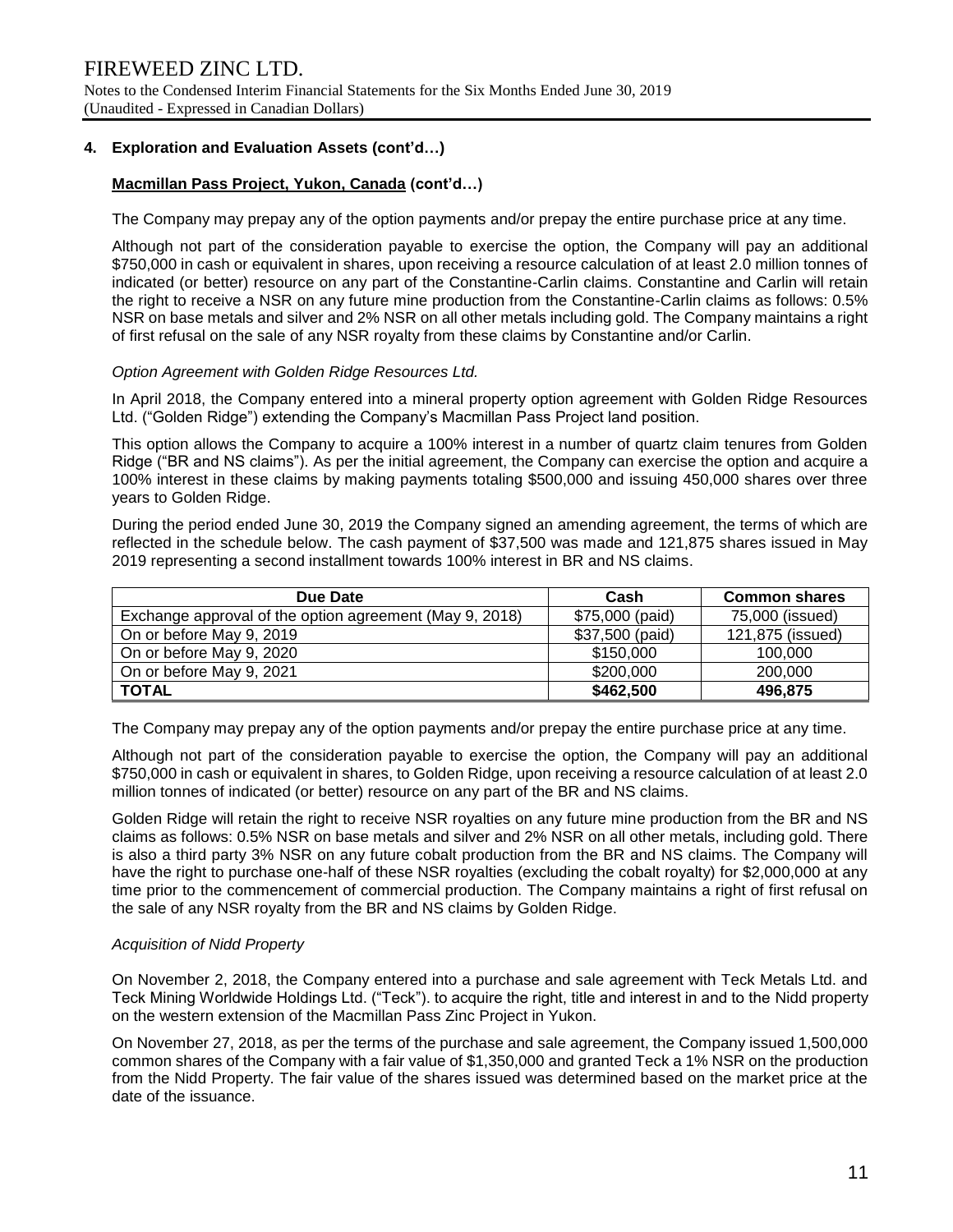Notes to the Condensed Interim Financial Statements for the Six Months Ended June 30, 2019 (Unaudited - Expressed in Canadian Dollars)

## **5. Equipment**

|                                  | <b>Exploration</b><br><b>Equipment</b> |      | Computer<br><b>Hardware</b> |      | Total     |
|----------------------------------|----------------------------------------|------|-----------------------------|------|-----------|
| Cost                             |                                        |      |                             |      |           |
| As at December 31, 2017 and 2018 | \$<br>38,026                           | - \$ | 3,603                       | - \$ | 41,629    |
| Additions                        |                                        |      |                             |      |           |
| Balance as at June 30, 2019      | 38,026                                 |      | 3,603                       |      | 41,629    |
| <b>Accumulated Depreciation</b>  |                                        |      |                             |      |           |
| As at December 31, 2017          | (4, 523)                               |      | (1,621)                     |      | (6, 144)  |
| Depreciation expense             | (6,700)                                |      | (892)                       |      | (7,592)   |
| As at December 31, 2018          | (11, 223)                              |      | (2,513)                     |      | (13, 736) |
| Depreciation expense             | (2,613)                                |      | (232)                       |      | (2, 845)  |
| Balance as at June 30, 2019      | (13, 836)                              |      | (2,745)                     |      | (16,581)  |
| Net book value                   |                                        |      |                             |      |           |
| As at December 31, 2018          | \$<br>26,803                           | S    | 1.090                       | S    | 27,893    |
| As at June 30, 2019              | 24,190                                 |      | 858                         |      | 25,048    |

## **6. Accounts Payable and Accrued Liabilities**

Accounts payable and accrued liabilities mainly consist of payables to management and to vendors for work completed on the Company's project as well as accrual of professional and director fees. The breakdowns of accounts payable and accrued liabilities are as follows:

|                                                       | <b>Note</b> | June 30, 2019 | December 31, 2018 |
|-------------------------------------------------------|-------------|---------------|-------------------|
| Payable to related parties                            |             | 52.368 \$     | 91.317            |
| Payable to vendors                                    |             | 441.763       | 236.063           |
| <b>Total Accounts Payable and Accrued Liabilities</b> |             | 494.131       | 327.380           |

## **7. Flow-Through Liability**

Flow-through share premium liabilities include the liability portion of the flow-through shares issued. The following is a continuity schedule of the liability portion of the flow-through shares issuances:

| <b>Balance at December 31, 2017</b>                           |            |
|---------------------------------------------------------------|------------|
| Liability incurred on flow-through shares issued              | 1,020,000  |
| Flow-through issuance costs                                   | (207, 768) |
| Settlement of flow-through liability on incurred expenditures | (812, 232) |
| <b>Balance at December 31, 2018</b>                           |            |
| Liability incurred on flow-through shares issued              | 649.609    |
| Flow-through issuance costs                                   | (48, 853)  |
| Settlement of flow-through liability on incurred expenditures | (185, 537) |
| Balance at June 30, 2019                                      | 415,219    |

On February 15, 2019, the Company issued 1,820,728 flow-through common shares at a price of \$0.95 per share for gross proceeds of \$1,729,692 and 1,255,000 flow-through shares at a price of \$1.10 through a charity arrangement for the proceeds of \$1,380,500. Premiums of \$0.15 and \$0.30 per share were recorded for each of these flow-through share issuances, totaling \$649,609 in flow-through liability. Share issuance costs allocated to the flow-through premium liability were \$48,853.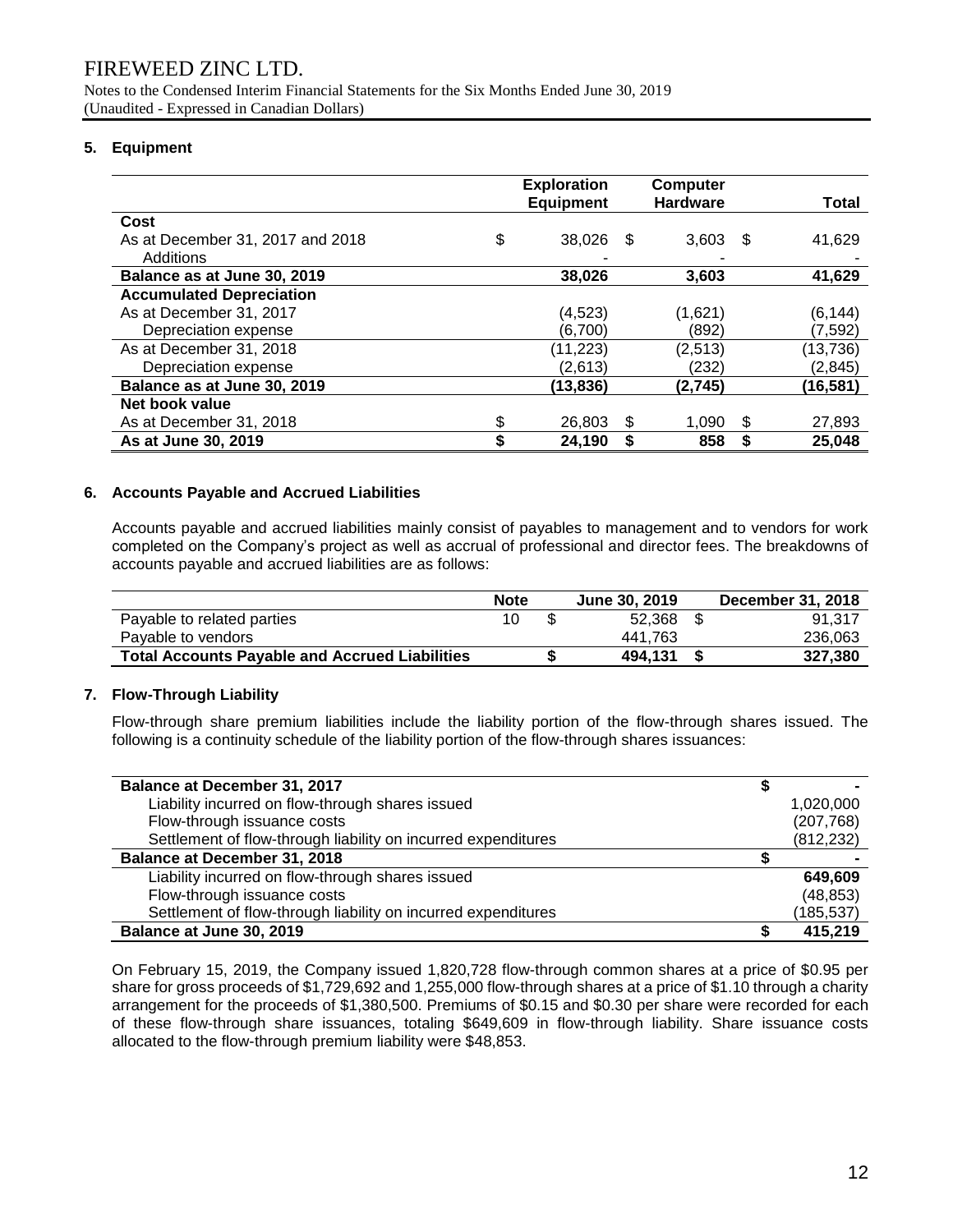## **7. Flow-Through Liability (cont'd…)**

During the six months ended June 30, 2019, the Company incurred eligible flow-through expenditures in the amount of \$960,550, representing 31% of the total flow-through funds raised. Therefore, 31% of the flowthrough premium liability (\$200,625) and 31% of the flow-through related share issuance costs (\$15,088) were recognized on the statement of loss and comprehensive loss, resulting in the flow-through liability balance of \$415,219 as at June 30, 2019.

The deferred income tax of \$259,349 was recognized for the six months ended June 30, 2019, based on the eligible flow-through expenditures incurred in the period and the statutory tax rate of 27%.

## **8. Rehabilitation Provisions**

The Company has estimated that the present value of future rehabilitation costs required to remediate the Tom Jason property based on its current state. The Company did not have any rehabilitation provisions prior to the acquisition of the Tom Jason property.

Although the ultimate amount of the rehabilitation liability is uncertain, the best estimate of these obligations is based on information currently available. Current significant closure and rehabilitation activities include dismantling and removing camp facilities, roads reclamation and mobile equipment removal costs.

The total amount of estimated undiscounted cash flow required to settle the Company's estimated obligation as at December 31, 2018 is \$234,596. The calculation of present value of estimated future cash flows assumed a discount rate of 1.79% and an inflation rate of 2.70%. Rehabilitation costs are estimated to be settled at various dates during 2028.

As at June 30, 2019, the rehabilitation liability balance remained the same as there has been no changes in the estimates or rates.

|                                              | June 30, 2019 |
|----------------------------------------------|---------------|
| Balance, December 31, 2017                   |               |
| Change in estimates                          | 256.433       |
| Balance, December 31, 2018 and June 30, 2019 | 256.433       |

## **9. Capital Stock**

The authorized capital stock of the Company consists of an unlimited number of common shares without nominal or par value. As at June 30, 2019, the Company had 37,702,129 (December 31, 2018 – 31,696,776) common shares issued and outstanding.

## **Transactions for the six months ended June 30, 2019**

The Company closed a non-brokered private placement for gross proceeds of \$5,013,992 on February 15, 2019. The Company issued a total of 2,379,750 common shares at a price of \$0.80 per share, 1,820,728 flowthrough common shares at a price of \$0.95 and 1,255,000 charity flow-through common shares at a price of \$1.10 through a donation arrangement. An associated flow-through liability of \$649,609 was recognized on the statement of financial position (Note 7).

The Company incurred a total of \$233,900 issue costs, \$48,853 of which was allocated to flow-through share issue costs. The issue costs included 6% finders' cash commission (\$36,237) and a fair value of 34,680 agents' warrants in the amount of \$10,094 as well as other legal, advisory and filing fees. All the agent's warrants are exercisable at \$0.95 for a period of two years from the grant date.

During the six months ended June 30, 2019, the Company issued 378,000 shares on the exercise of agent's warrants for the total proceeds of \$189,000 and allocated a fair value of \$99,016 from reserves to capital stock.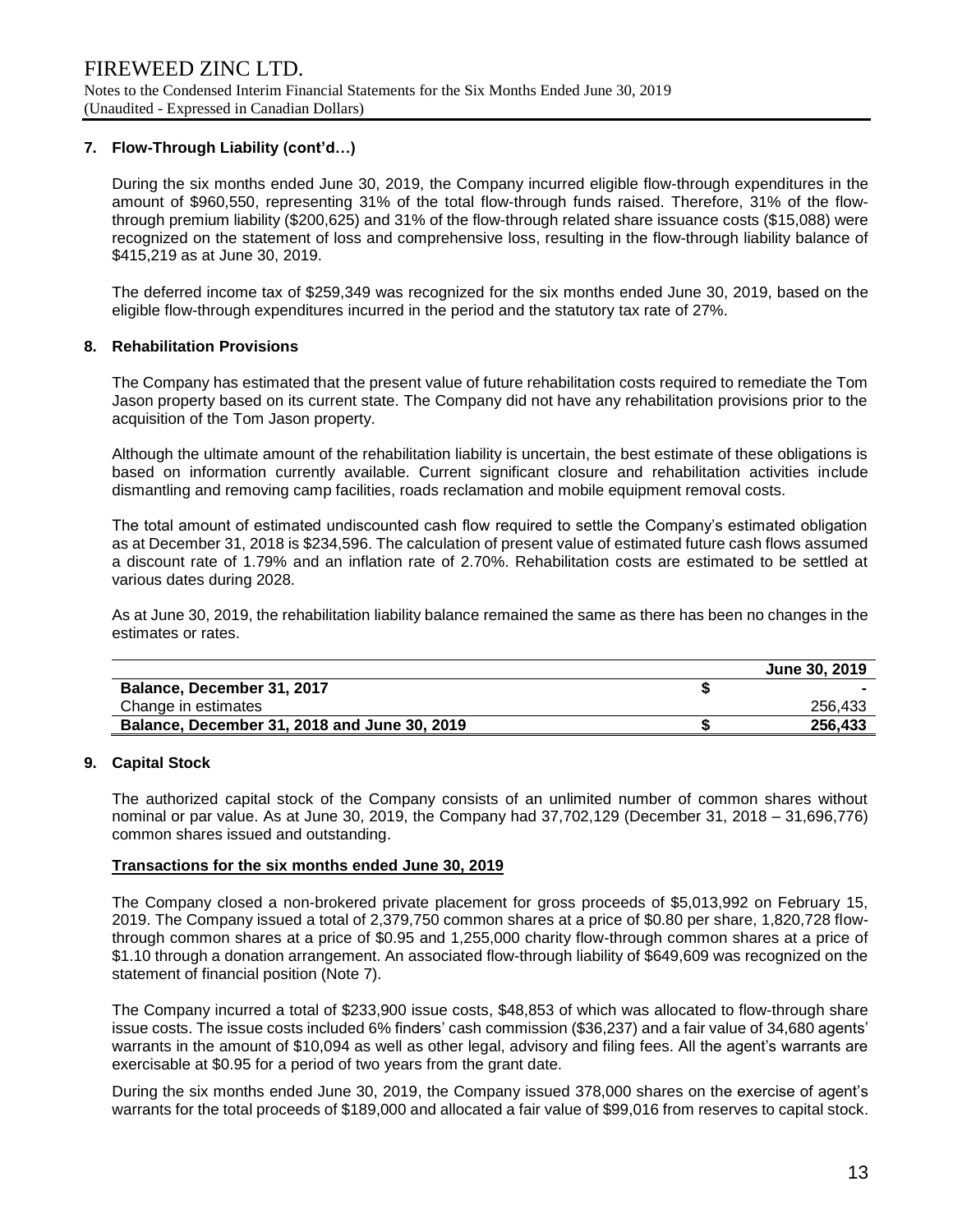## **9. Capital Stock (cont'd…)**

On May 3, 2019, the Company issued 25,000 shares to Constantine and Carlin each for the total of 50,000 shares as part of the second option payment for the MC, MP and Jerry Claims. The shares were valued at the closing market price of \$0.67 at the date of issue (Note 4) for the total fair value of \$33,500.

On May 27, 2019, Fireweed issued 121,875 shares to Golden Ridge for NS and BR claims, as per the option agreement amendment effective April 15, 2019 (Note 4). The fair value of the shares issued was \$85,313, based on the closing market price at the share issue date.

## **Transactions for the six months ended June 30, 2018**

On January 24, 2018, the Company issued 25,000 shares on the exercise of agent's warrants for total proceeds of \$12,500 and allocated \$6,549 from warrants reserve to capital stock.

On February 2, 2018, the Company issued 3,565,406 common shares to Hudbay pursuant to the terms of the Hudbay Property Option Agreement at a fair value of \$5,348,109 based on the common share quoted market price, which was capitalized to mineral property acquisition (Note 4).

On February 26, 2018, the Company completed a private placement of flow-through and non-flow-through shares for gross proceeds of \$12,504,000. The Company issued 3,000,000 flow-through shares at a price of \$1.66 for the gross proceeds of \$4,980,000, including a flow-through premium of \$1,020,000 and 5,700,000 non-flow-through shares at a price of \$1.32 for the gross proceeds of \$7,524,000.

In connection with the private placement, the Company incurred \$985,644 issue costs, \$207,768 of which were allocated to flow-through share issue costs. The issue costs included \$721,368 commission cash payments to brokers and a fair value of 250,064 compensation options granted to brokers in the amount of \$123,816. The compensation options are exercisable at \$1.32 for a period of 2 years following the grant date.

On May 10, 2018, the Company received the Exchange's approval of the option agreements with Constantine and Carlin and Golden Ridge. As per the agreements, in addition to cash payments made to Constantine, Carlin and Golden Ridge, the Company also issued a total of 125,000 shares (25,000 shares each to Constantine and Carlin and 75,000 shares to Golden Ridge (see Note 4 for details of the option agreements)). The recorded value of the 125,000 shares was \$188,750.

On June 12, 2018, the Company issued 25,000 shares on the exercise of stock options for the total proceeds of \$20,750

## **Escrow shares**

Pursuant to TSX Venture Exchange policies, 3,427,622 (December 31, 2018 – 5,141,433) common shares are held in escrow as at June 30, 2019. The common shares issued in connection with IPO and held in escrow were released as to 10% on the listing date and the balance in equal 15% tranches are released every six months from the listing date.

On February 2, 2018, the Company issued 3,565,406 shares to Hudbay upon exercise of the option to acquire 100% interest in the Tom Jason property (Note 4), which were placed in escrow with 25% of shares released on Feb 6, 2018 and another 15% released on May 29, 2018. The balance is released in equal 15% tranches every six months.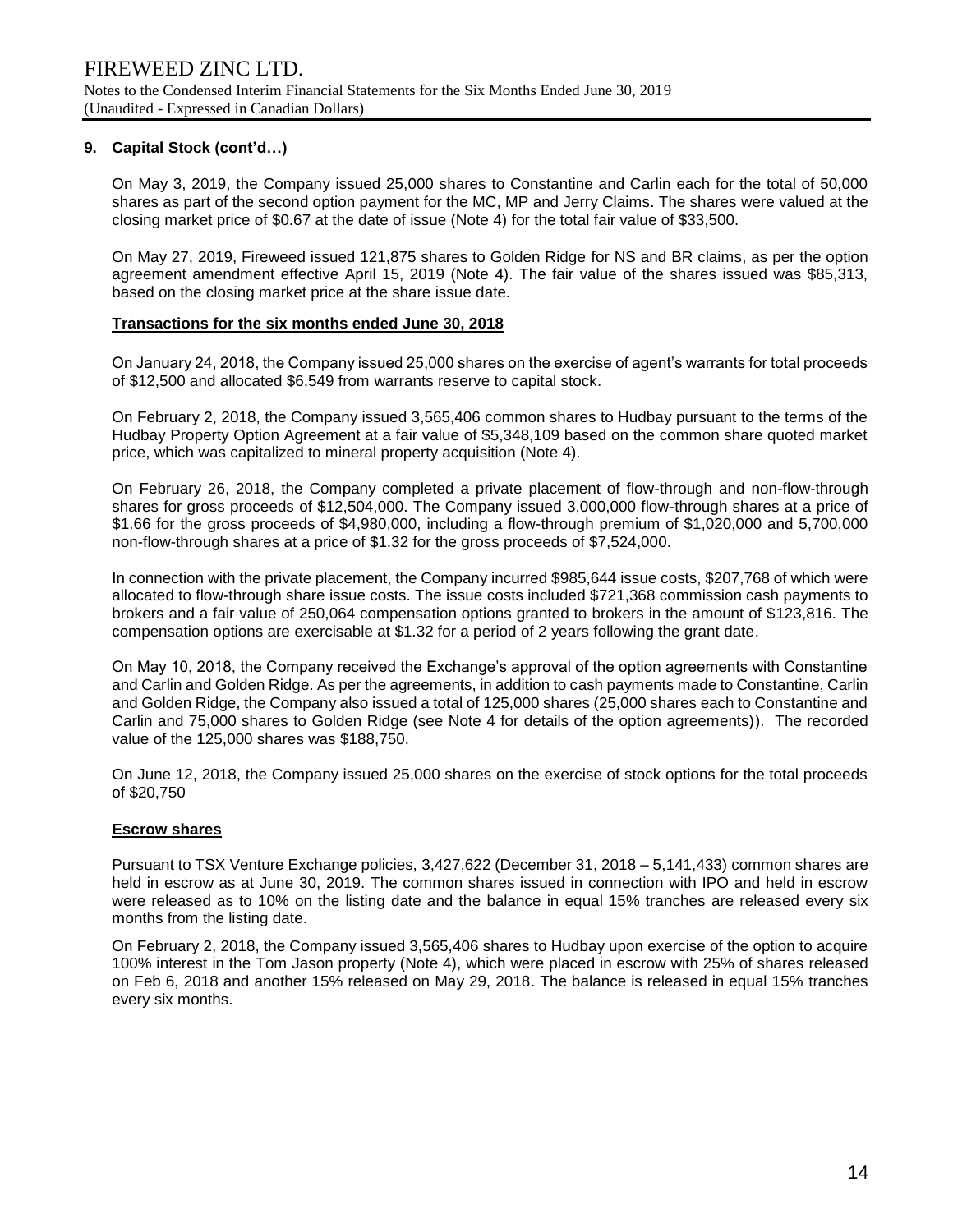## **9. Capital Stock (cont'd…)**

## **Stock options**

The Company adopted a stock option plan ("the Plan") whereby it can grant options to directors, officers, employees, and technical consultants of the Company. The maximum numbers of shares that may be reserved for issuance under the Plan is limited to 10% of the issued common shares of the Company at any time and are exercisable within a maximum of ten (10) years. The vesting period for all options is at the discretion of the directors. The exercise price will be set by the directors at the time of grant and cannot be less than the discounted market price of the Company's common shares.

The following is a summary of the Company's stock option activity:

|                                                   | Number of<br><b>Options</b> | <b>Weighted Average</b><br><b>Exercise Price</b> |
|---------------------------------------------------|-----------------------------|--------------------------------------------------|
| Balance as at December 31, 2017                   | 1.610.000                   | \$0.54                                           |
| Granted                                           | 860,000                     | \$0.54                                           |
| Exercised                                         | (25,000)                    | \$0.83                                           |
| Balance as at December 31, 2018 and June 30, 2019 | 2,445,000                   | \$0.86                                           |

Share-based payments relating to options vested during the period ended June 30, 2019 using the Black-Scholes option pricing model were \$222,281 (2018 - \$501,996), which was recorded as reserves on the statements of financial position and as stock-based compensation expense on the statement of loss and comprehensive loss.

There were no changes in stock option numbers during the six months ended June 30, 2019.

As at June 30, 2019, the Company had outstanding stock options exercisable as follows:

| <b>Expiry date</b><br>(mm/dd/yyyy) | Number of<br><b>Options</b><br>Outstanding | Number of<br><b>Options</b><br><b>Exercisable</b> | <b>Weighted Average</b><br><b>Remaining life in Years</b> | <b>Weighted Average</b><br><b>Exercise Price</b> |
|------------------------------------|--------------------------------------------|---------------------------------------------------|-----------------------------------------------------------|--------------------------------------------------|
| 04/26/2022                         | 1,380,000                                  | 1,104,000                                         | 2.82                                                      | \$0.50                                           |
| 10/27/2022                         | 30,000                                     | 18,000                                            | 3.33                                                      | \$0.70                                           |
| 12/06/2022                         | 175,000                                    | 175,000                                           | 3.44                                                      | \$0.83                                           |
| 03/14/2023                         | 860,000                                    | 344,000                                           | 3.71                                                      | \$1.45                                           |
|                                    | 2,445,000                                  | 1,641,000                                         | 3.19                                                      | \$0.86                                           |

## **Agents' warrants and compensation options**

During the period ended June 30, 2019, the Company issued 34,680 agent's warrants with a fair value of \$10,094, exercisable at \$0.95 for a two-year period, following the grant date. 378,000 shares were issued upon the exercise of agent's warrants for gross proceeds of \$189,000.

The agents' warrants and options activities are summarized below:

|                                 | <b>Number of</b><br><b>Warrants</b> | <b>Weighted Average</b><br><b>Exercise Price</b> |
|---------------------------------|-------------------------------------|--------------------------------------------------|
| Balance as at December 31, 2017 | 403,000                             | \$0.50                                           |
| <b>Issued</b>                   | 250,064                             | \$1.32                                           |
| Exercised                       | (25,000)                            | \$0.50                                           |
| Balance as at December 31, 2018 | 628,064                             | \$0.83                                           |
| <b>Issued</b>                   | 34,680                              | \$0.95                                           |
| Exercised                       | (378,000)                           | \$0.50                                           |
| Balance as at June 30, 2019     | 284,744                             | \$1.27                                           |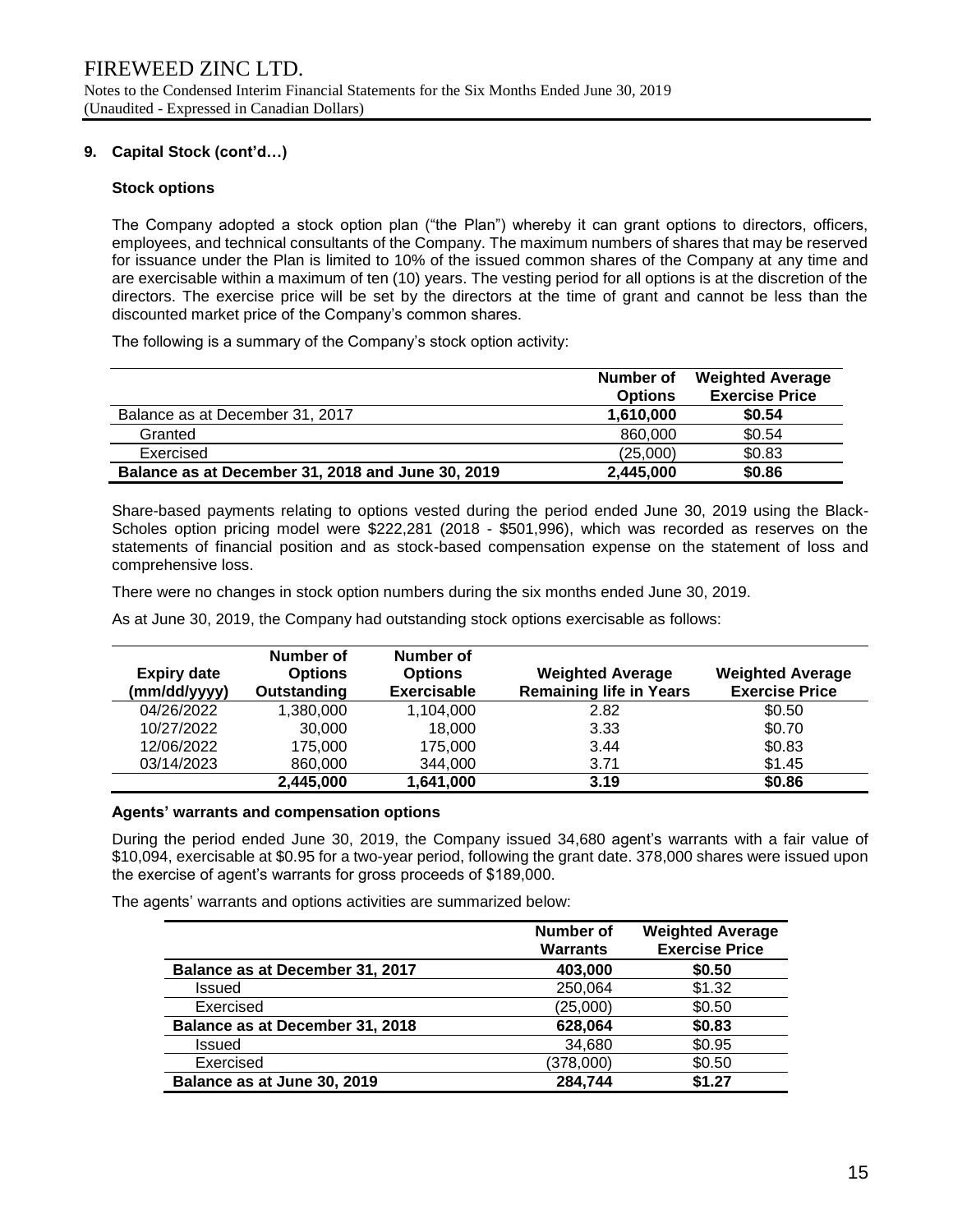## **9. Capital Stock (cont'd…)**

## **Agents' warrants and compensation options (cont'd…)**

The fair value of the agents' warrants of \$10,094 was determined using the Black Scholes option valuation model with the assumptions indicated below**.**

|                           | June 30, 2019 | December 31, 2018 |
|---------------------------|---------------|-------------------|
| Risk-free interest rate   | 1.78%         | 1.79%             |
| Expected life of options  | 2 years       | 2 years           |
| Annualized volatility     | 75.00%        | 66.88%            |
| Dividend rate             | $0.00\%$      | $0.00\%$          |
| Forfeiture rate           | $0.00\%$      | $0.00\%$          |
| Share price on grant date | \$0.80        | \$1.32            |

The entire amount of the compensation options was recorded directly to warrants reserve on the statement of financial position.

#### **10. Related Party Transactions**

Related party transactions mainly include management and consulting fees, director and committee fees as well as share-based compensation. The related parties are mainly represented by the key management personnel, which include those persons having authority and responsibility for planning, directing and controlling the activities of the Company as a whole. The Company has determined that key management personnel consist of executive and non-executive members of the Company's Board of Directors and corporate officers. Related parties also include companies, controlled by officers and/or directors.

The renumeration to directors and key management personnel during the six months ended June 30, 2019 and 2018 was as follows:

| Nature of the transaction                                                   | Six months ended<br>June 30, 2019 |    | Six months ended<br>June 30, 2018 |
|-----------------------------------------------------------------------------|-----------------------------------|----|-----------------------------------|
| Director and committee fees                                                 | \$<br>73.500                      | \$ | 85,000                            |
| Investor relations and corporate development                                | -                                 |    | 32,500                            |
| Management and consulting fees expensed                                     | 233,140                           |    | 61,959                            |
| Management and consulting fees<br>capitalized to exploration and evaluation | 14.361                            |    | 60.286                            |
|                                                                             |                                   |    |                                   |
| Share-based compensation                                                    | 101,303                           |    | 225,010                           |
|                                                                             | 422,304                           | S  | 464,755                           |

The following amounts were owed to directors and key management personnel. These payables are unsecured, non-interest bearing and are expected to be repaid under normal trade terms.

|                  |                                        | <b>June 30,</b><br>2019 | December 31,<br>2018 |
|------------------|----------------------------------------|-------------------------|----------------------|
| <b>Directors</b> | Director and committee fees            | 36.750                  | 73,500               |
| Key management   | Management fees and expense recoveries | 15.618                  | 17.817               |
|                  |                                        | 52.368                  | 91.317               |

#### **11. Segmented Information**

The Company operates in one reportable segment, being the acquisition, exploration and development of mineral projects. All of the Company's operations are within the mineral exploration sector in Canada.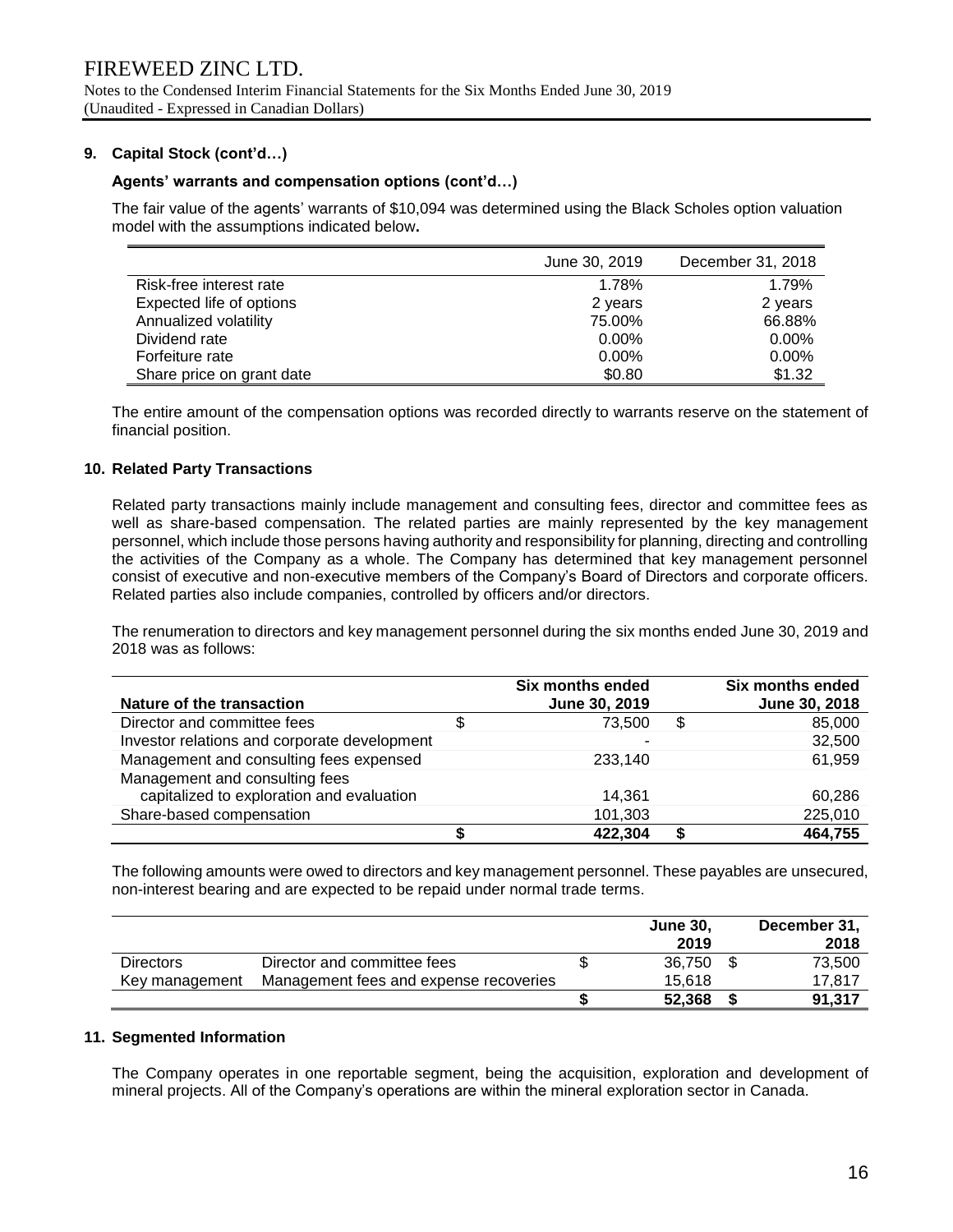## **12. Capital management**

The Company manages its capital structure and makes adjustments to it, based on the funds available to the Company, in order to support the acquisition, exploration and development of exploration and evaluation assets. In the management of capital, the Company includes components of shareholders' equity. The Board of Directors does not establish quantitative return on capital criteria for management, but rather relies on the expertise of the Company's management to sustain future development of the business. The properties in which the Company currently has an interest are in the exploration stage; as such the Company is dependent on external financing to fund activities. In order to carry out planned exploration and pay for administrative costs, the Company will spend its existing working capital and raise additional funds as needed. The Company may continue to assess new properties and seek to acquire an interest in additional properties if it feels there is sufficient geologic or economic potential and if it has or feels it can raise adequate financial resources to do so. The Company is not subject to any externally imposed capital requirements and there were no changes to management's approach to capital manager during the period ended June 30, 2019.

## **13. Financial Instruments and Risk Management**

#### *Fair Value*

The Company has classified its financial instruments as follows:

| Financial instrument                     | <b>IFRS 9 Classification</b>               |
|------------------------------------------|--------------------------------------------|
| Cash                                     | Fair value through profit and loss         |
| <b>Receivables</b>                       | Financial asset measured at amortized cost |
| Reclamation bond                         | Financial asset measured at amortized cost |
| Accounts payable and accrued liabilities | Financial asset measured at amortized cost |

Financial instruments measured at fair value are classified into one of three levels in the fair value hierarchy according to the relative reliability of the inputs used to estimate the fair values. The three levels of the fair value hierarchy are:

- Level 1 Unadjusted quoted prices in active markets for identical assets or liabilities;
- Level 2 Inputs other than quoted prices that are observable for the asset or liability either directly or indirectly; and
- Level 3 Inputs that are not based on observable market data.

The fair value of the Company's receivables, reclamation bond and accounts payable and accrued liabilities approximate carrying value, which is the amount recorded on the statements of financial position. The fair value of the Company's other financial instruments, cash, under the fair value hierarchy are based on level 1 quoted prices in active markets for identical assets and liabilities.

The Company's risk exposures and the impact on the Company's financial instruments are summarized below:

## *Credit risk*

Credit risk is the risk of loss associated with a counterparty's inability to fulfill its payment obligations. Receivables of \$53,496 consist of Goods and Services Tax ("GST") recoverable from the Federal Government of Canada. The Company believes its exposure to credit risk is equal to the carrying value of this balance. The Company has exposure to credit risk with respect to its cash as it places most of its cash in one financial institution in Canada. The Company believes its exposure is limited as it banks with a large Canadian institution.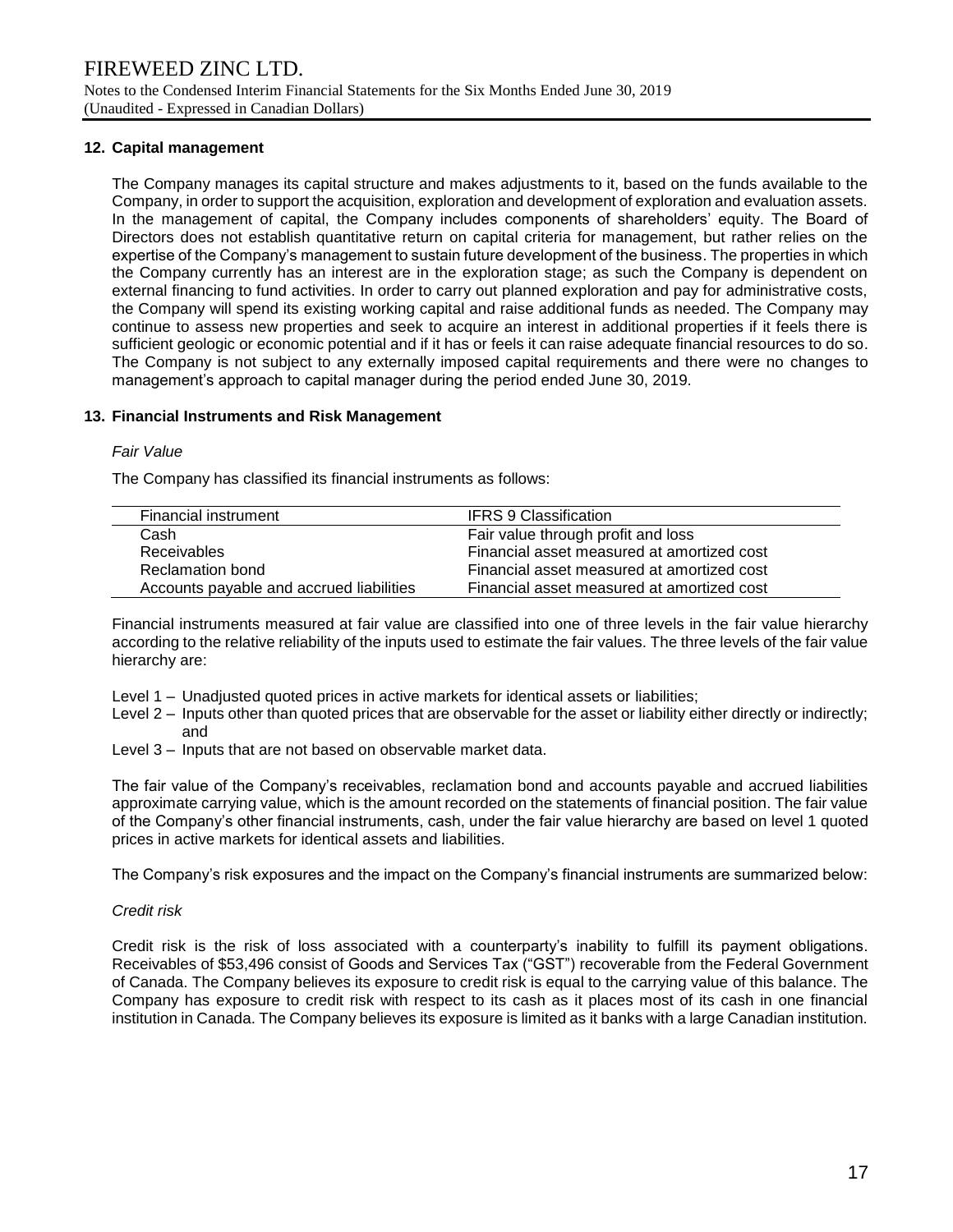## **13. Financial Instruments and Risk Management (cont'd…)**

## *Liquidity risk*

The Company's approach to managing liquidity risk is to ensure that it will have sufficient liquidity to meet liabilities when due. As at June 30, 2019, the Company had a cash balance of \$4,487,257 to settle current liabilities of \$494,131. The Company believes it has sufficient funds to meet its current liabilities as they become due.

The Company is dependent on obtaining regular financings in order to continue as a going concern. Despite previous success in acquiring these financings, there is no guarantee of obtaining future financings.

## *Interest rate risk*

The interest rate risk is the risk that the fair value or future cash flows of a financial instrument will fluctuate because of changes in market interest rates. As at June 30, 2019, the Company is not exposed to significant interest rate risk.

#### *Price risk*

The Company is exposed to price risk with respect to commodity and equity prices. Equity price risk is defined as the potential adverse impact on the Company's earnings due to movements in individual equity prices or general movements in the level of the stock market. Commodity price risk is defined as the potential adverse impact on profit or loss and economic value due to commodity price movements and volatilities. The Company closely monitors commodity prices of resources, individual equity movements, and the stock market to determine the appropriate course of action to be taken by the Company.

## *Foreign currency risk*

The Company operates predominately in Canada and is not exposed to any significant foreign currency risk

## **14. Commitment**

On December 19, 2016, the Company granted but did not issue, 1,000,000 performance shares to each of four founders/directors for a total of 4,000,000 shares, in recognition of services to date and as incentive for continuing services in advancing the project and increasing shareholder value. Each founder/director will receive, upon request, the following performance shares upon achievement of the following milestones:

| Number of<br>shares to be<br>issued | <b>Milestone</b>                                                                                                                                                                                                                                                                                           |
|-------------------------------------|------------------------------------------------------------------------------------------------------------------------------------------------------------------------------------------------------------------------------------------------------------------------------------------------------------|
| 300,000                             | Preparation of a positive preliminary economic assessment of the Tom and Jason zinc-<br>lead-silver deposits (or any part of this property thereof).                                                                                                                                                       |
| 300,000                             | Increasing the mineral resources contained within the Tom and Jason property by at<br>least 50% over the current stated mineral resources as stated in the 2007 Technical<br>Report by D. Rennie (either by additional tonnage or increased total zinc+lead+silver<br>content at similar or higher grade). |
| Balance <sup>(1)</sup>              | Preparation of a positive Pre-Feasibility Study of the Tom and Jason deposits (or any<br>part thereof).                                                                                                                                                                                                    |
| Balance <sup>(1)</sup>              | The effective disposition of greater than 50% of the Tom and Jason deposits or of the<br>Company, whether by way of sale, business combination, joint venture or other similar<br>form of transaction, demonstrating a value of at least \$10,000,000.                                                     |

(1) Balance of the 1,000,000 performance shares which have not been previously issued will be issued upon the achievement of either one or the other of these two milestones.